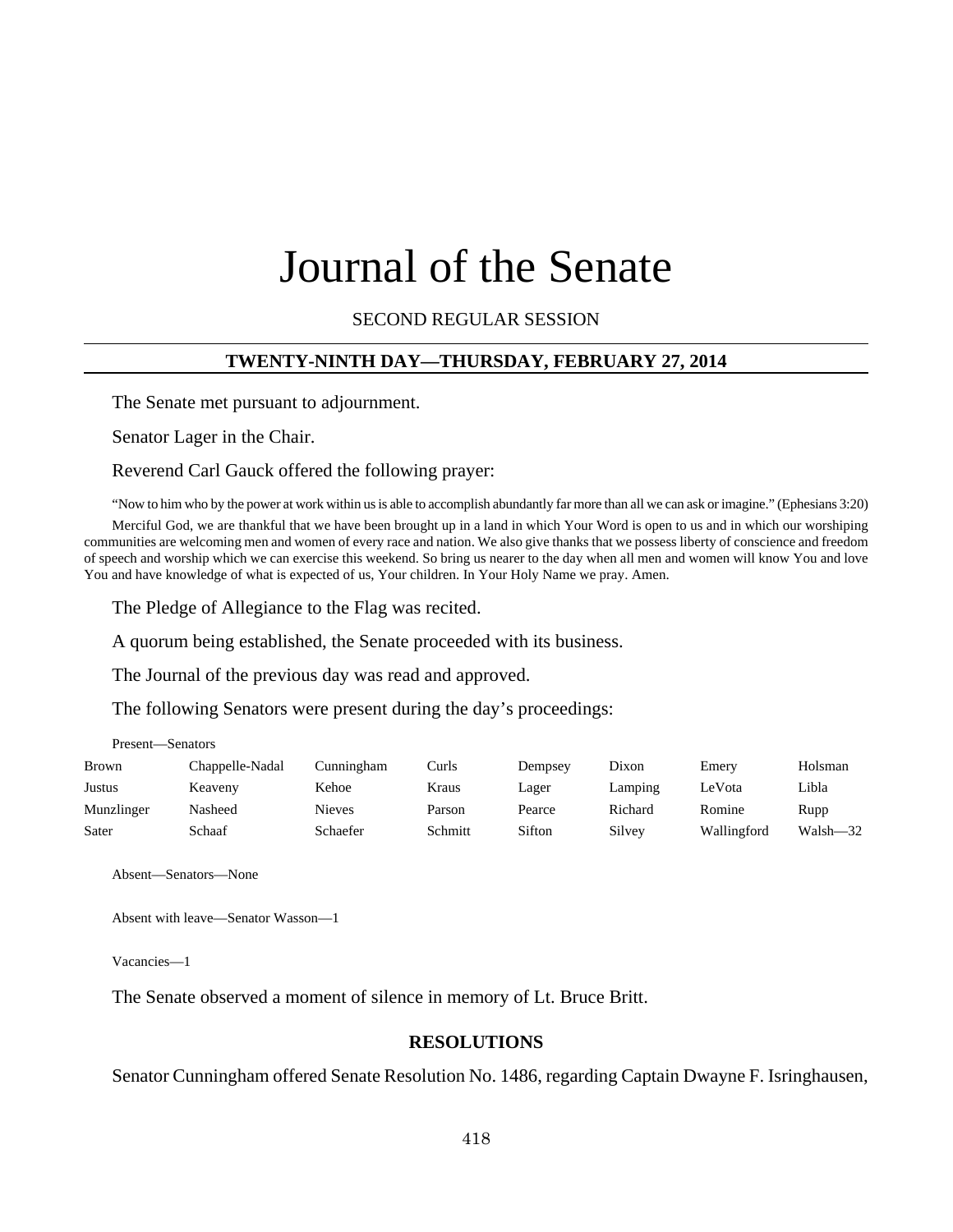Mountain Grove, which was adopted.

Senator Sifton offered Senate Resolution No. 1487, regarding Sam Pointer, Saint Louis, which was adopted.

Senator Sater offered Senate Resolution No. 1488, regarding Mike Wallace, Monett, which was adopted.

Senator Schaefer offered Senate Resolution No. 1489, regarding Sara Ashbaugh, Columbia, which was adopted.

Senator Sifton offered Senate Resolution No. 1490, regarding Caleb Duttlinger, which was adopted.

Senator Holsman offered Senate Resolution No. 1491, regarding Grandview C-4 School District, which was adopted.

Senator Holsman offered Senate Resolution No. 1492, regarding Bob Bartman, which was adopted.

Senator Holsman offered Senate Resolution No. 1493, regarding MAC Properties Management and Amour Development, which was adopted.

Senator Holsman offered Senate Resolution No. 1494, regarding Denise Gilmore, which was adopted.

Senator Nasheed offered Senate Resolution No. 1495, regarding Reverend Dr. W.E. Marshall, which was adopted.

Senator Kehoe offered Senate Resolution No. 1496, regarding Allen Fortenberry, which was adopted.

Senator Parson offered Senate Resolution No. 1497, regarding Tristan Andrews, which was adopted.

#### **CONCURRENT RESOLUTIONS**

Senator Parson offered the following concurrent resolution:

#### SENATE CONCURRENT RESOLUTION NO. 39

Relating to authorization for the issuance of bonds for certain state and university projects.

WHEREAS, Section 21.527, RSMo, requires approval of the General Assembly that certain projects to be funded by revenue bonds shall be secured by a pledge of future appropriations to be made by the General Assembly; and

WHEREAS, the General Assembly is desirous of approving the construction, renovation, and maintenance of certain state projects to be funded in part by revenue bonds secured by a pledge of future appropriations to be made by the General Assembly:

NOW THEREFORE BE IT RESOLVED that the members of the Missouri Senate, Ninety-seventh General Assembly, Second Regular Session, the House of Representatives concurring therein, hereby approve projects for the construction, renovation, and maintenance of certain state agencies and universities; and

BE IT FURTHER RESOLVED that the members of the Missouri General Assembly state the intent of the General Assembly, during each fiscal year of the state during the term of such revenue bonds, to appropriate funds sufficient to pay the debt service on such revenue bonds; and

BE IT FURTHER RESOLVED that the members of the Missouri General Assembly authorize and direct the Office of Administration and such other state departments, offices and agencies as the Office of Administration may deem necessary or appropriate to:

1. Assist the staff and advisors of the various state agencies in implementing the projects and in issuing such revenue bonds for the state's share of the project costs; and

2. Execute and deliver documents and certificates related to such revenue bonds consistent with the terms of this concurrent resolution; and

BE IT FURTHER RESOLVED that this resolution be sent to the Governor for his approval or rejection pursuant to the Missouri Constitution.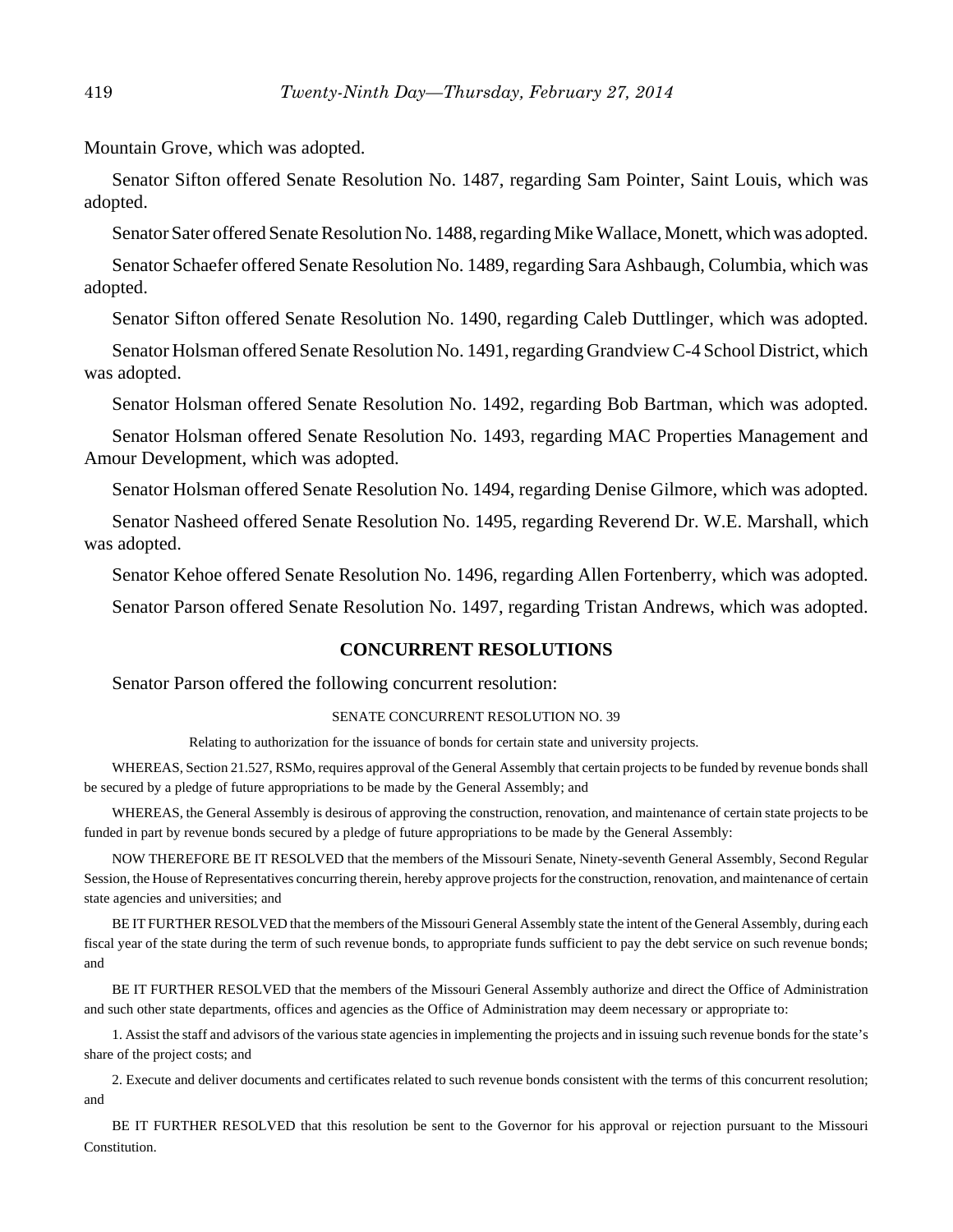Read 1st time.

# **INTRODUCTION OF BILLS**

The following Bills and Joint Resolutions were read the 1st time and ordered printed:

**SB 956**–By Schaaf.

An Act to amend chapter 191, RSMo, by adding thereto three new sections relating to health care transparency, with a penalty provision.

## **SB 957**–By Holsman.

An Act to amend chapter 542, RSMo, by adding thereto two new sections relating to law enforcement agency investigations.

**SB 958**–By Nieves.

An Act to repeal section 144.030, RSMo, and to enact in lieu thereof one new section relating to sales and use tax exemptions for aircraft.

Senator Kraus assumed the Chair.

**SB 959**–By Curls.

An Act to amend chapter 172, RSMo, by adding thereto one new section relating to the establishment of a center to conduct applied urban research and outreach.

**SB 960**–By Munzlinger.

An Act to repeal section 315.015, RSMo, and to enact in lieu thereof one new section relating to county licensing fees for lodging establishments.

# **SB 961**–By Nasheed.

An Act to amend chapter 99, RSMo, by adding thereto one new section relating to tax increment financing.

#### **SB 962**–By Justus.

An Act to repeal sections 213.010, 213.030, 213.040, 213.045, 213.050, 213.055, 213.065, 213.070, and 213.101, RSMo, and to enact in lieu thereof nine new sections relating to discrimination based on sexual orientation or gender identity.

# **SB 963**–By Justus.

An Act to repeal sections 213.010, 213.030, 213.040, 213.045, 213.050, 213.055, 213.065, 213.070, and 213.101, RSMo, and to enact in lieu thereof nine new sections relating to discriminatory practices.

**SB 964**–By Lager.

An Act to repeal sections 144.010, 262.900, 265.300, 267.565, and 277.020, RSMo, and to enact in lieu thereof five new sections relating to the definition of livestock.

# **SB 965**–By Lager.

An Act to amend chapter 643, RSMo, by adding thereto one new section relating to carbon dioxide emissions standards.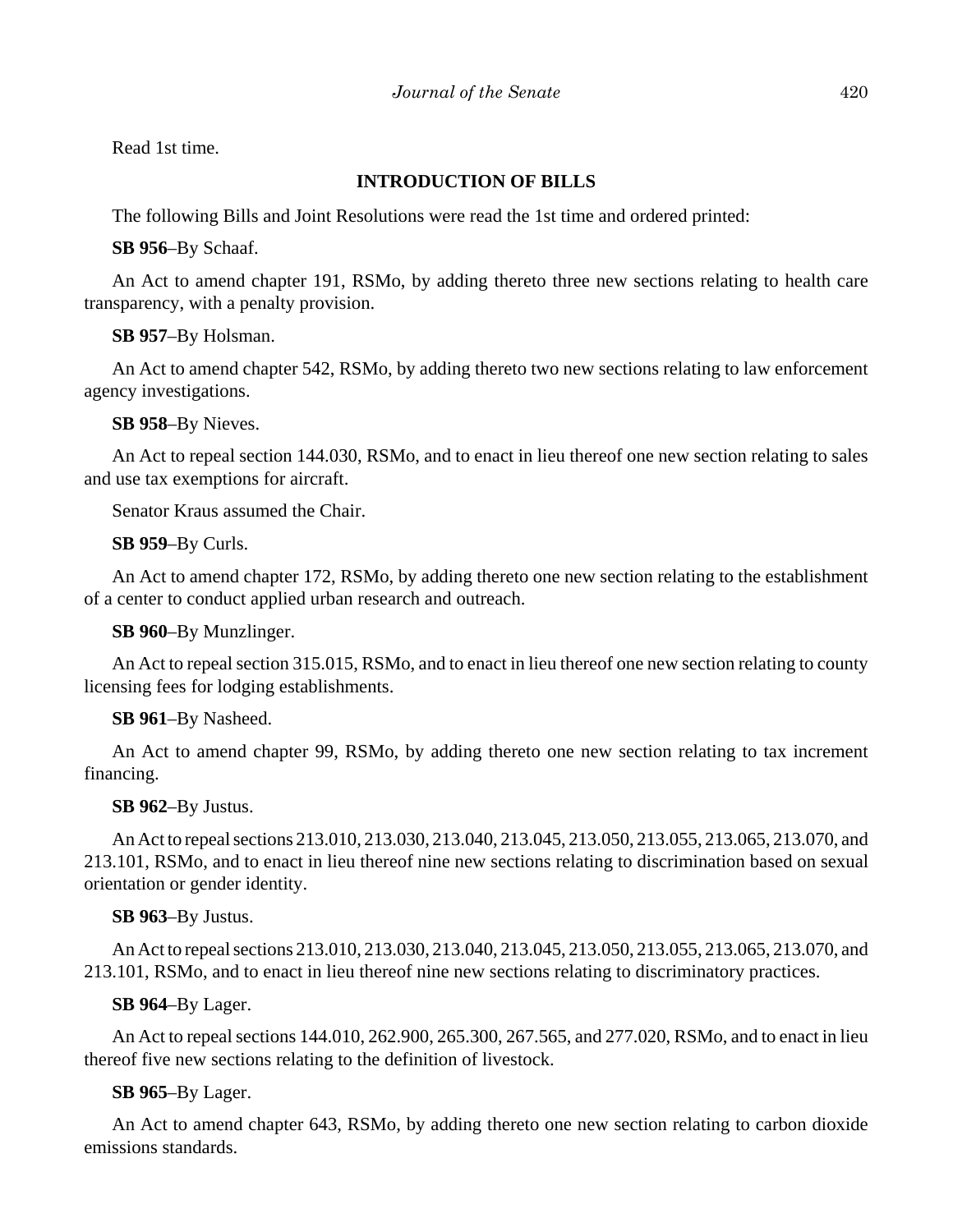## **SB 966**–By Lager.

An Act to repeal sections 105.450 and 105.470, RSMo, section 105.473 as enacted by conference committee substitute no. 3 for house committee substitute no. 2 for senate bill no. 844, ninety-fifth general assembly, second regular session, and section 105.473 as enacted by conference committee substitute for senate substitute for house committee substitute for house bill no. 1900, ninety-third general assembly, second regular session, and to enact in lieu thereof four new sections relating to regulating the ethical behavior of professionals engaged in political activities.

# **SB 967**–By Lager.

An Act to repeal sections 77.080, 79.130, 80.110, and 80.120, RSMo, and to enact in lieu thereof fourteen new sections relating to the passage of municipal ordinances.

## **SB 968**–By Lager.

An Act to repeal sections 259.010, 259.030, 259.040, 259.050, 259.070, 259.080, 259.100, 259.190, 260.273, 260.279, 260.380, 260.392, 260.475, 444.510, 444.520, 444.762, 444.765, 444.805, 640.100, 643.079, 644.051, 644.057, and 644.145, RSMo, and to enact in lieu thereof twenty-six new sections relating to the department of natural resources, with penalty provisions.

## **SB 969**–By Kehoe.

An Act to repeal sections 287.140 and 287.150, RSMo, and to enact in lieu thereof two new sections relating to workers' compensation, with existing penalty provisions.

# **SB 970**–By Kehoe.

An Act to repeal sections 142.803 and 142.869, RSMo, and to enact in lieu thereof two new sections relating to natural gas motor fuel, with an existing penalty provision.

# **SB 971**–By Kehoe.

An Act to repeal section 198.070, RSMo, and to enact in lieu thereof one new section relating to sexual assault reporting, with existing penalty provisions.

#### **SB 972**–By Kehoe.

An Act to repeal section 538.300, RSMo, and to enact in lieu thereof one new section relating to remittitur orders in tort actions based on improper health care.

#### **SB 973**–By Brown.

An Act to repeal section 37.710, RSMo, and to enact in lieu thereof one new section relating to the duties of the office of the child advocate.

Senator Nieves assumed the Chair.

# **SB 974–**By Rupp.

An Act to amend chapter 208, RSMo, by adding thereto one new section relating to managed care organizations reporting requirements.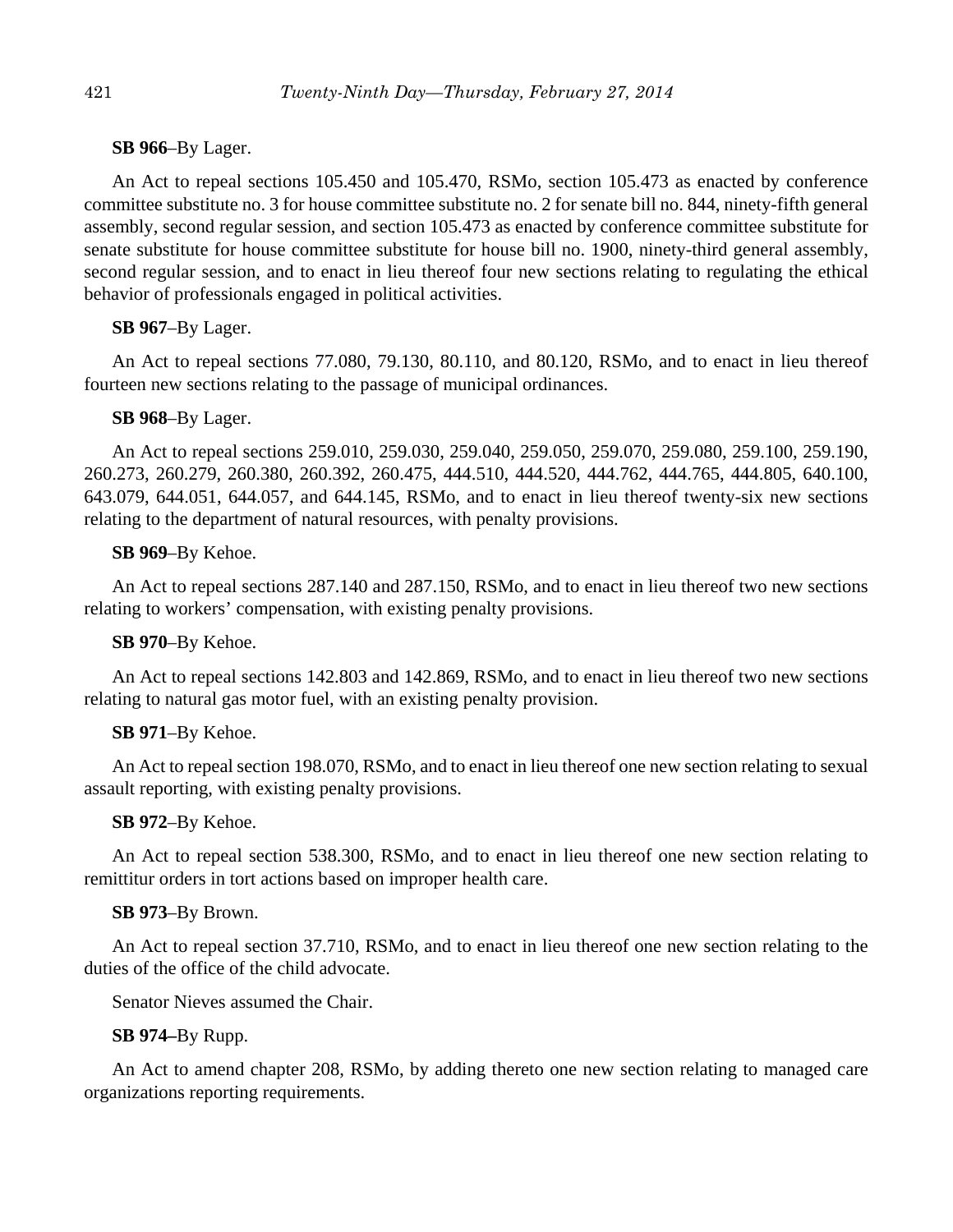# **SB 975–**By Emery.

An Act to repeal section 490.065, RSMo, and to enact in lieu thereof one new section relating to expert witnesses.

## **SB 976–**By Emery.

An Act to repeal sections 106.030, 106.040, 106.070, 106.080, 106.090, 106.100, 106.110, 106.120, 106.130, 106.150, 106.160, 106.170, 106.180, 106.200, and 106.210, RSMo, and to enact in lieu thereof twelve new sections relating to impeachment trials, with a contingent effective date.

# **SB 977–**By Schmitt.

An Act to repeal section 208.166, RSMo, and to enact in lieu thereof one new section relating to managed care plan health incentives.

## **SB 978–**By Schmitt.

An Act to repeal section 351.467, RSMo, and to enact in lieu thereof one new section relating to the discontinuation of corporations.

# **SB 979–**By Schaefer.

An Act to repeal section 287.243, RSMo, and to enact in lieu thereof one new section relating to compensation for emergency personnel killed in the line of duty.

#### **SB 980–**By Schaefer.

An Act to repeal sections 104.380 and 104.1039, RSMo, and to enact in lieu thereof three new sections relating to the calculation of creditable service for rehired retired state employees.

#### **SB 981–**By Schaefer.

An Act to amend chapter 37, RSMo, by adding thereto one new section relating to state contracting.

#### **SB 982–**By Schaefer.

An Act to repeal sections 566.010, 566.030, 566.032, 566.060, 566.062, 566.067, 566.068, 566.100, and 566.101, RSMo, and to enact in lieu thereof nine new sections relating to penalties for sex offenses, with penalty provisions.

#### **SB 983–**By Pearce.

An Act to repeal section 173.670, RSMo, and to enact in lieu thereof one new section relating to the Missouri science, technology, engineering and mathematics initiative.

#### **SB 984**–By Sifton.

An Act to amend chapter 167, RSMo, by adding thereto three new sections relating to the management of dyslexia in elementary and secondary schools.

# **SB 985**–By Sifton.

An Act to repeal section 478.437, RSMo, and to enact in lieu thereof two new sections relating to judgeships.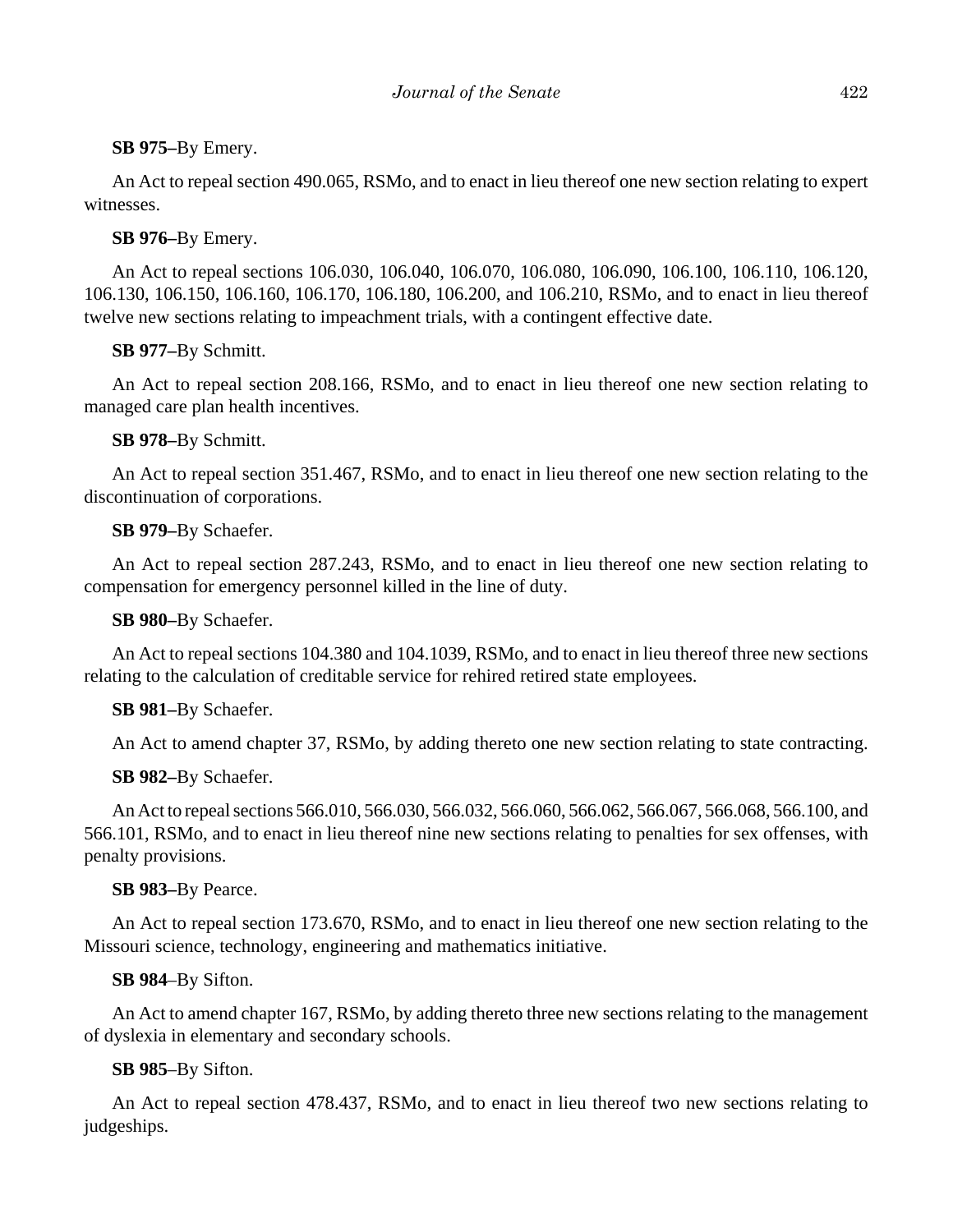#### **SB 986**–By Sifton.

An Act to repeal section 213.020, RSMo, and to enact in lieu thereof one new section relating to the Missouri human rights act.

## **SB 987**–By Lamping.

An Act to amend chapter 144, RSMo, by adding thereto one new section relating to the use of sales and use tax revenue for transportation, with a contingent effective date.

# **SB 988**–By Lamping.

An Act to amend chapter 324, RSMo, by adding thereto seven new sections relating to the regulation of homeowners associations, with penalty provisions.

## **SB 989**–By Lamping.

An Act to repeal sections 177.011 and 177.088, RSMo, and to enact in lieu thereof two new sections relating to school facilities and equipment.

## **SB 990**–By Lamping.

An Act to repeal sections 211.442, 211.444, 453.010, 453.040, 453.065, 453.080, and 453.110, RSMo, and to enact in lieu thereof eight new sections relating to adoption, with existing penalty provisions.

#### **SB 991**–By Kraus.

An Act to amend chapter 44, RSMo, by adding thereto one new section relating to mutual-aid agreements for reciprocal emergency aid.

#### **SB 992**–By Dempsey.

An Act to repeal section 8.010, RSMo, and to enact in lieu thereof one new section relating to the board of public buildings.

#### **SB 993**–By Dempsey.

An Act to repeal section 162.081, RSMo, and to enact in lieu thereof three new sections relating to elementary and secondary education.

#### **SJR 56**–By Dixon.

Joint Resolution submitting to the qualified voters of Missouri, an amendment to article III of the Constitution of Missouri, by adding thereto one new section relating to general obligation bonds to fund infrastructure improvements.

#### **SJR 57**–By Lager.

Joint Resolution submitting to the qualified voters of Missouri, an amendment to article X of the Constitution of Missouri, adding thereto one new section relating to taxation.

# **CONCURRENT RESOLUTIONS**

Senator Lager offered the following concurrent resolution:

#### SENATE CONCURRENT RESOLUTION NO. 40

WHEREAS, a reliable and affordable energy supply is vital to Missouri's economic growth, jobs, and overall interests of its citizens; and WHEREAS, Missouri supports an all-the-above energy strategy because it is in the best interest of Missouri and the nation; and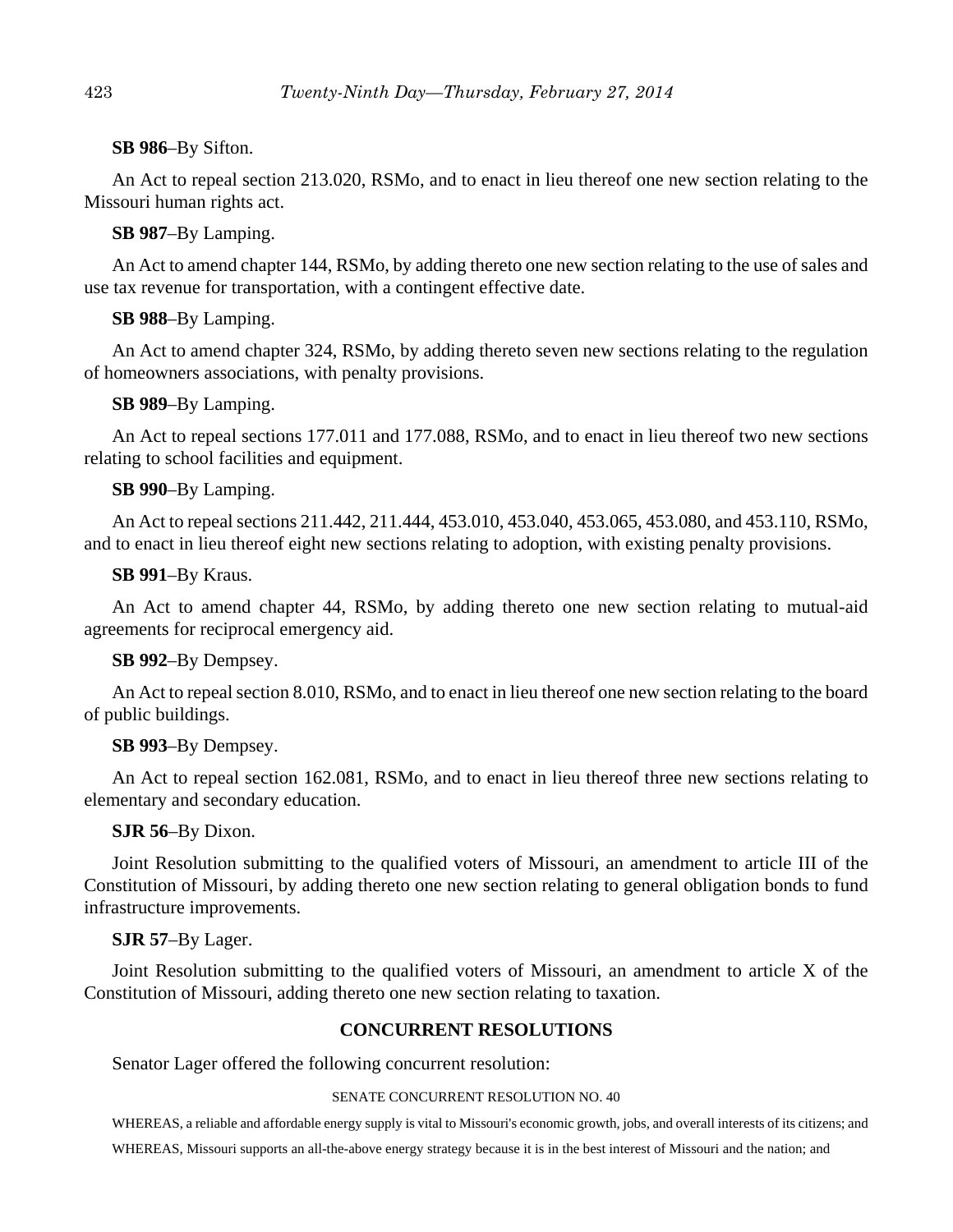WHEREAS, the United States has abundant supplies of coal that provide economic and energy security benefits; and

WHEREAS, coal provides affordable and reliable electricity to the citizens of Missouri; and

WHEREAS, carbon regulations for existing coal-fueled power plants could threaten the affordability and reliability of Missouri's electricity supplies and, therefore, threaten the well-being of its citizens; and

WHEREAS, carbon dioxide emissions from U.S. coal-fueled power plants represent only three percent of global anthropogenic greenhouse gas emissions; and

WHEREAS, the U.S. Energy Information Administration projects that U.S. electric sector carbon dioxide emissions will be fourteen percent below 2005 levels in 2020 and that carbon dioxide emissions from U.S. coal-fueled power plants will be nineteen percent below 2005 levels in 2020; and

WHEREAS, on June 25, 2013, the President directed the Administrator of the U.S. Environmental Protection Agency (EPA) to issue standards, regulations, or guidelines to address carbon dioxide emissions from new, existing, modified, and reconstructed fossil-fueled power plants; and

WHEREAS, the President expressly recognized that states "will play a central role in establishing and implementing carbon standards for existing power plants"; and

WHEREAS, the Clean Air Act requires the EPA to establish a "procedure" under which each state shall develop a plan for establishing and implementing standards of performance for existing sources within the state; and

WHEREAS, the Clean Air Act expressly allows states, in developing and applying such standards of performance, "to take into consideration, among other factors, the remaining useful life of the existing source to which such standard applies"; and

WHEREAS, the EPA's existing regulations provide that states may adopt "less stringent emissions standards or longer compliance schedules" than EPA's guidelines based on factors such as "unreasonable cost of control", "physical impossibility of installing necessary control equipment", or other factors that make less stringent standards or longer compliance times "significantly more reasonable"; and

WHEREAS, it is in the best interest of electricity consumers in Missouri to continue to benefit from reliable, affordable electricity provided by coal-based electricity generating plants:

NOW, THEREFORE, BE IT RESOLVED by the members of the Missouri Senate, Ninety-seventh General Assembly, Second Regular Session, the House of Representatives concurring therein, hereby urge the EPA, in developing guidelines for regulating carbon dioxide emissions from existing power plants, to respect the primacy of Missouri and other states and to rely on state regulators to develop performance standards for carbon dioxide emissions that take into account the unique policies, energy needs, resource mix, and economic priorities of Missouri and other states; and

BE IT FURTHER RESOLVED that the EPA should issue guidelines and approve state-established performance standards that are based on reductions of carbon dioxide emissions achievable by measures undertaken at fossil-fueled power plants; and

BE IT FURTHER RESOLVED that the EPA should allow Missouri and other states to set less stringent performance standards and longer compliance schedules for power plants within their jurisdiction; and

BE IT FURTHER RESOLVED that Missouri and other states should be given maximum flexibility by the EPA to implement carbon dioxide performance standards for fossil-fueled power plants within their jurisdiction; and

BE IT FURTHER RESOLVED that the Secretary of the Senate be instructed to prepare a properly inscribed copy of this resolution for Administrator of the United States Environmental Protection Agency and each member of the Missouri Congressional delegation.

President Pro Tem Dempsey assumed the Chair.

#### **REPORTS OF STANDING COMMITTEES**

Senator Parson, Chairman of the Committee on Governmental Accountability and Fiscal Oversight, submitted the following reports:

Mr. President: Your Committee on Governmental Accountability and Fiscal Oversight, to which were referred **SCS** for **SB 666**; **SCS** for **SB 664**; **SCS** for **SB 567**; **SCS** for **SJR 45**; and **SCS** for **SBs 493**, **485**, **495**, **516**, **534**, **545**, **595**, **616** and **624**, begs leave to report that it has considered the same and recommends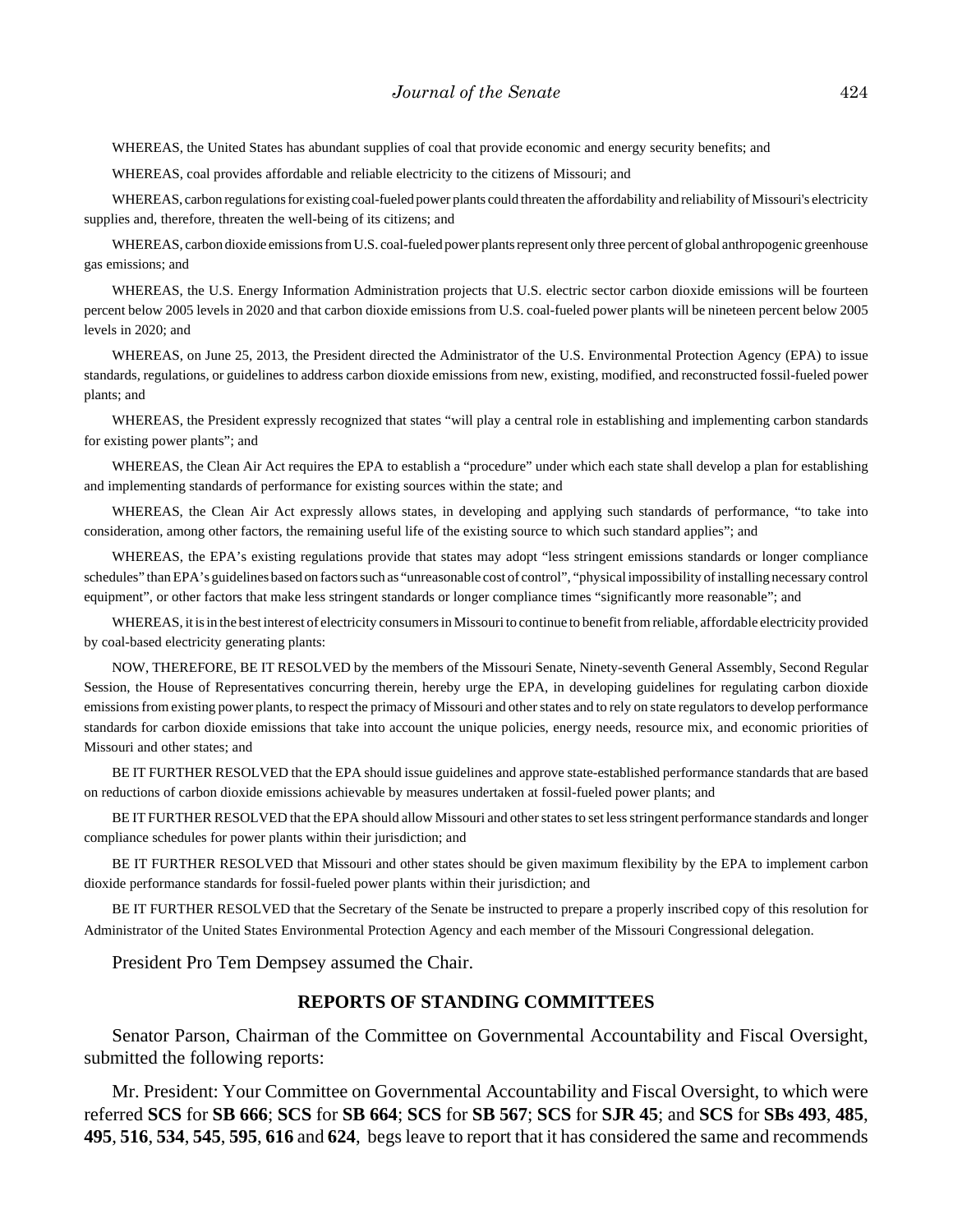that the bills do pass.

Also,

Mr. President: Your Committee on Governmental Accountability and Fiscal Oversight, to which was referred **SB 723**, begs leave to report that it has considered the same and recommends that the Senate Committee Substitute, hereto attached, do pass.

Senator Nieves assumed the Chair.

## **SENATE BILLS FOR PERFECTION**

Senator Brown moved that **SB 735**, with **SCS** (pending), be called from the Informal Calendar and again taken up for perfection, which motion prevailed.

Senator Brown moved that **SCS** for **SB 735** be adopted, which motion prevailed.

On motion of Senator Brown, **SCS** for **SB 735** was declared perfected and ordered printed.

Senator Munzlinger moved that **SB 504** be called from the Informal Calendar and taken up for perfection, which motion prevailed.

On motion of Senator Munzlinger, **SB 504** was declared perfected and ordered printed.

Senator Rupp moved that **SB 643**, with **SCS**, be called from the Informal Calendar and taken up for perfection, which motion prevailed.

**SCS** for **SB 643**, entitled:

# SENATE COMMITTEE SUBSTITUTE FOR SENATE BILL NO. 643

An Act to repeal sections 3.010, 3.066, and 3.090, RSMo, and to enact in lieu thereof three new sections relating to the publishing of Missouri statutes.

Was taken up.

Senator Rupp moved that **SCS** for **SB 643** be adopted.

Senator Rupp offered **SA 1**:

#### SENATE AMENDMENT NO. 1

Amend Senate Committee Substitute for Senate Bill No. 643, Page 1, Section 3.010, Line 7, by inserting immediately after the word "annotations" the following: "**or supplements**"; and further amend said line by inserting immediately after the word "separately" the following: "**and without a concurrent resolution being adopted by the general assembly**"; and

Further amend said bill, page 2, section 3.066, line 17, by inserting immediately after "grounds," the following: "**the Missouri attorney general shall notify the Missouri revisor of statutes of any such order and**"; and further amend line 18, by striking the word "statues" and inserting in lieu thereof the word "**statutes**"; and further amend said line by striking the word "immediately"; and further amend line 24, by striking the word "immediately"; and

Further amend said bill, page 3, section 3.090, line 26, by inserting immediately after "website." the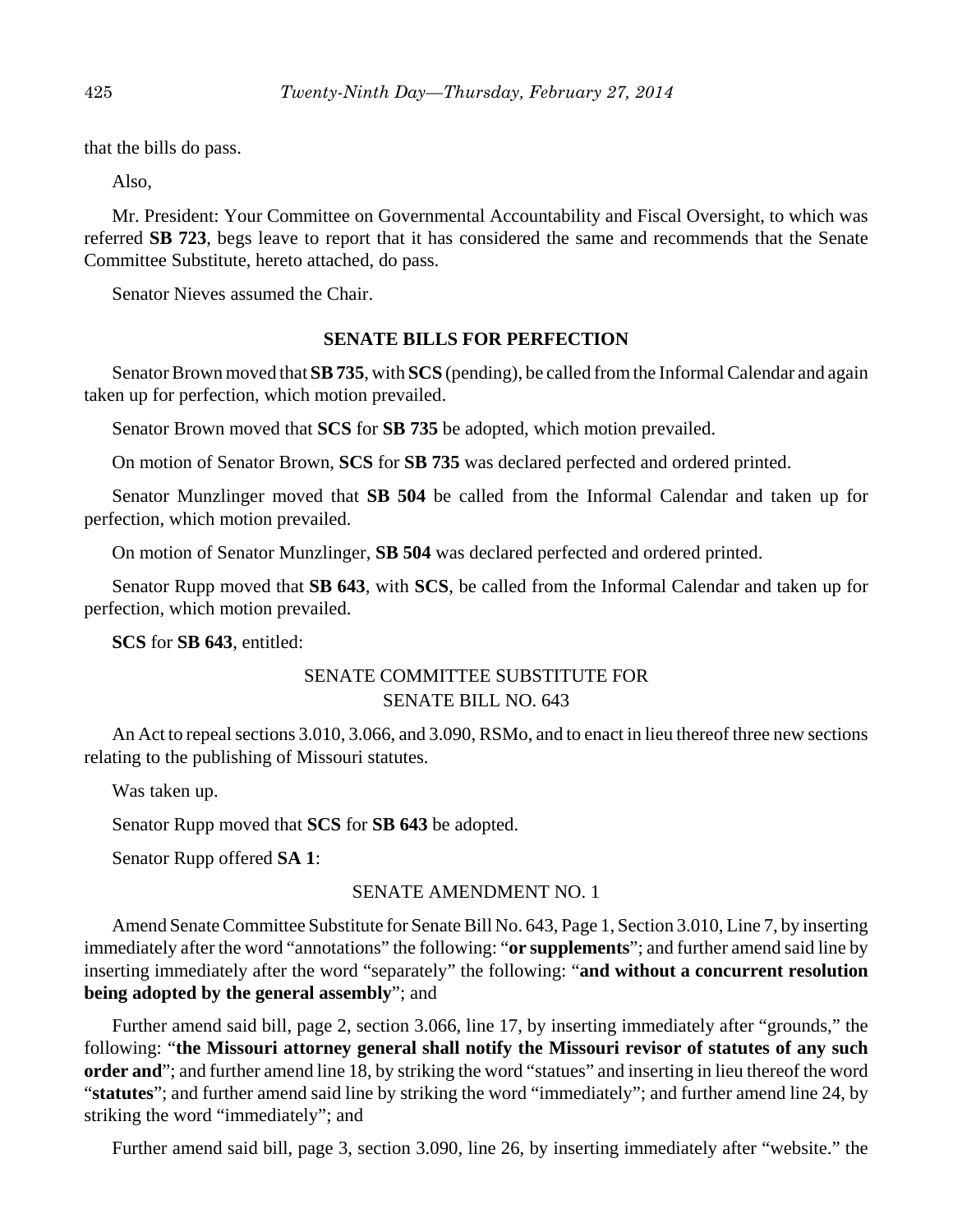following: "**However, the online version of the revised statutes on any official website of the committee on legislative research shall not be considered an official version of the revised statutes, unless the revisor of statutes chooses to certify it as such and places a certificate on the website.**".

Senator Rupp moved that the above amendment be adopted, which motion prevailed.

Senator Sifton offered **SA 2**, which was read:

# SENATE AMENDMENT NO. 2

Amend Senate Committee Substitute for Senate Bill No. 643, Page 2, Section 3.066, Line 14, by striking "issues" and inserting "publishes".

Senator Sifton moved that the above amendment be adopted, which motion prevailed.

Senator Rupp moved that **SCS** for **SB 643**, as amended, be adopted, which motion prevailed.

On motion of Senator Rupp, **SCS** for **SB 643**, as amended, was declared perfected and ordered printed.

# **THIRD READING OF SENATE BILLS**

**SCS** for **SB 529**, entitled:

# SENATE COMMITTEE SUBSTITUTE FOR SENATE BILL NO. 529

An Act to repeal sections 34.057 and 107.170, RSMo, and to enact in lieu thereof two new sections relating to the payment of public works projects.

Was taken up by Senator Wallingford.

On motion of Senator Wallingford, **SCS** for **SB 529** was read the 3rd time and passed by the following vote:

YEAS—Senators

| <b>Brown</b> | Chappelle-Nadal | Cunningham    | Curls   | Dempsey | Dixon   | Emery       | Holsman  |
|--------------|-----------------|---------------|---------|---------|---------|-------------|----------|
| Justus       | Keaveny         | Kehoe         | Kraus   | Lager   | Lamping | LeVota      | Libla    |
| Munzlinger   | Nasheed         | <b>Nieves</b> | Parson  | Pearce  | Richard | Romine      | Rupp     |
| Sater        | Schaaf          | Schaefer      | Schmitt | Sifton  | Silvey  | Wallingford | Walsh-32 |

NAYS—Senators—None

Absent—Senators—None

Absent with leave—Senator Wasson—1

Vacancies—1

The President declared the bill passed.

On motion of Senator Wallingford, title to the bill was agreed to.

Senator Wallingford moved that the vote by which the bill passed be reconsidered.

Senator Richard moved that motion lay on the table, which motion prevailed.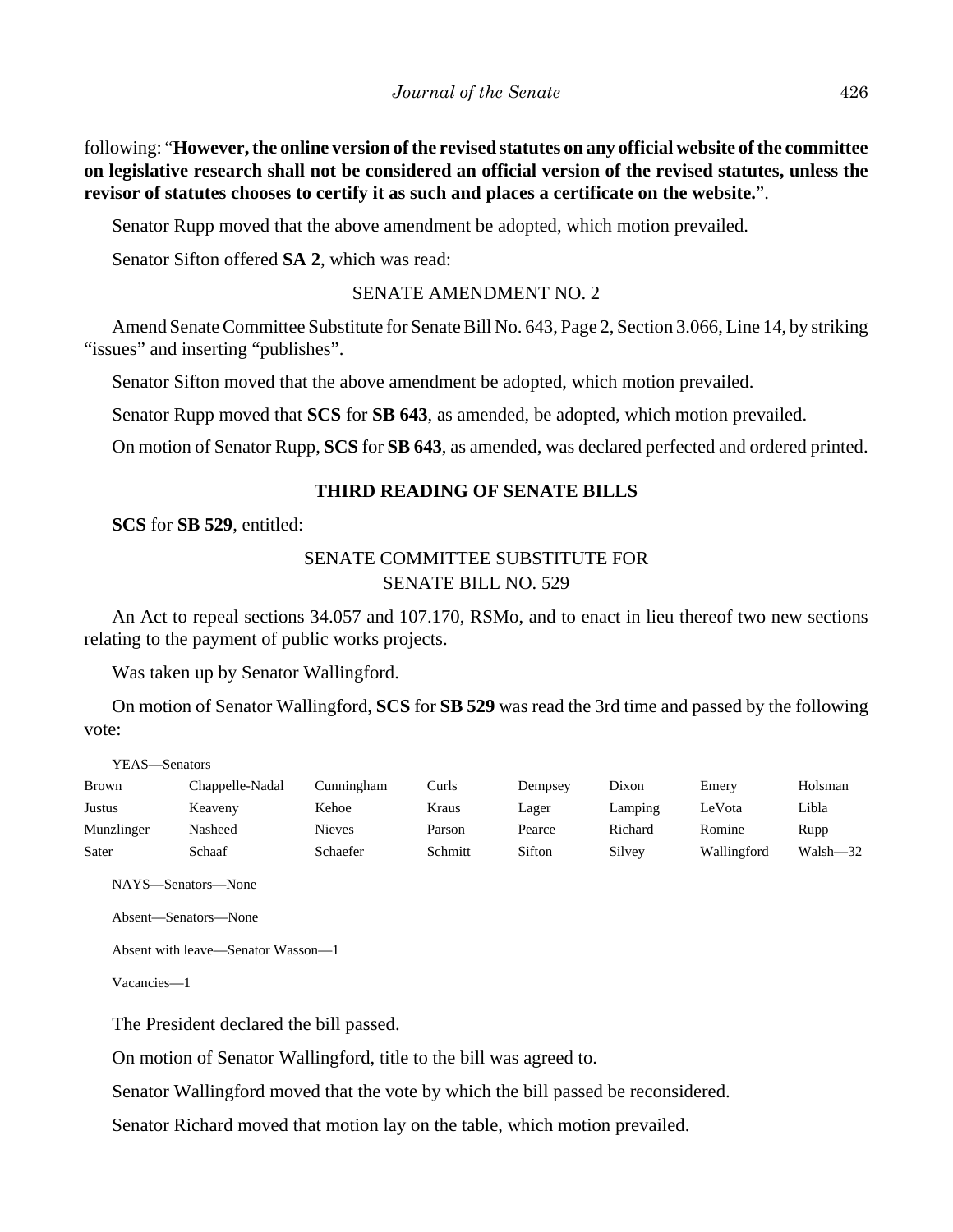**SCS** for **SB 664**, entitled:

# SENATE COMMITTEE SUBSTITUTE FOR SENATE BILL NO. 664

An Act to amend chapter 644, RSMo, by adding thereto one new section relating to water quality standards.

Was taken up by Senator Brown.

On motion of Senator Brown, **SCS** for **SB 664** was read the 3rd time and passed by the following vote:

| YEAS—Senators |                 |            |                       |                                                     |                                                 |         |        |
|---------------|-----------------|------------|-----------------------|-----------------------------------------------------|-------------------------------------------------|---------|--------|
| Brown         | Chappelle-Nadal | Cunningham | Curls                 | Dempsey                                             | Dixon                                           | Emery   | Kehoe  |
| Kraus         | Lager           | Lamping    | Libla                 | Munzlinger                                          | <b>Nieves</b>                                   | Parson  | Pearce |
| Richard       | Romine          | Rupp       | Sater                 | Schaaf                                              | Schaefer                                        | Schmitt | Silvey |
| Wallingford   | Walsh-26        |            |                       |                                                     |                                                 |         |        |
| NAYS-Senators |                 |            |                       |                                                     |                                                 |         |        |
| TT 1          |                 | <b>TT</b>  | <b>T T</b> <i>T</i> . | $\mathbf{M}$ $\mathbf{I}$ $\mathbf{I}$ $\mathbf{I}$ | $\alpha$ . $\alpha$<br>$\overline{\phantom{a}}$ |         |        |

Holsman Justus Keaveny LeVota Nasheed Sifton—6

Absent—Senators—None

Absent with leave—Senator Wasson—1

Vacancies—1

The President declared the bill passed.

On motion of Senator Brown, title to the bill was agreed to.

Senator Brown moved that the vote by which the bill passed be reconsidered.

Senator Richard moved that motion lay on the table, which motion prevailed.

**SB 561**, introduced by Senator Munzlinger, entitled:

An Act to repeal sections 320.106 and 320.111, RSMo, and to enact in lieu thereof two new sections relating to hobby firework manufacturing, with an existing penalty provision.

Was taken up.

On motion of Senator Munzlinger, **SB 561** was read the 3rd time and passed by the following vote:

| YEAS—Senators |                 |               |         |         |         |             |          |
|---------------|-----------------|---------------|---------|---------|---------|-------------|----------|
| <b>Brown</b>  | Chappelle-Nadal | Cunningham    | Curls   | Dempsey | Dixon   | Emery       | Holsman  |
| Justus        | Keaveny         | Kehoe         | Kraus   | Lager   | Lamping | LeVota      | Libla    |
| Munzlinger    | Nasheed         | <b>Nieves</b> | Parson  | Pearce  | Richard | Romine      | Rupp     |
| Sater         | Schaaf          | Schaefer      | Schmitt | Sifton  | Silvey  | Wallingford | Walsh-32 |

NAYS—Senators—None

Absent—Senators—None

Absent with leave—Senator Wasson—1

Vacancies—1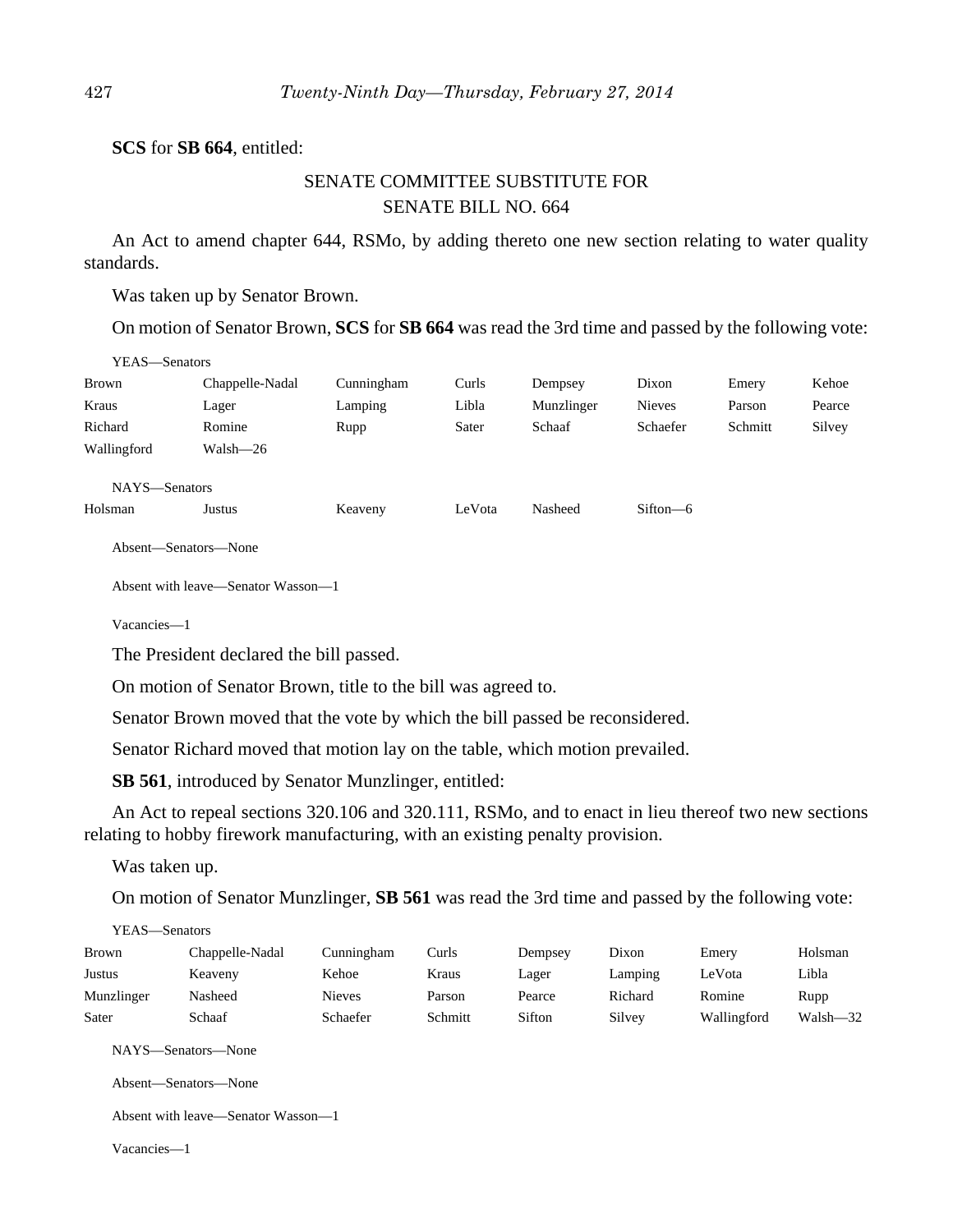The President declared the bill passed.

On motion of Senator Munzlinger, title to the bill was agreed to.

Senator Munzlinger moved that the vote by which the bill passed be reconsidered.

Senator Richard moved that motion lay on the table, which motion prevailed.

**SS** for **SB 525**, introduced by Senator Cunningham, entitled:

# SENATE SUBSTITUTE FOR SENATE BILL NO. 525

An Act to amend chapter 196, RSMo, by adding thereto two new sections relating to food safety. Was taken up.

On motion of Senator Cunningham, **SS** for **SB 525** was read the 3rd time and passed by the following vote:

| YEAS—Senators |                 |            |        |             |          |       |            |
|---------------|-----------------|------------|--------|-------------|----------|-------|------------|
| <b>Brown</b>  | Chappelle-Nadal | Cunningham | Curls  | Dempsey     | Dixon    | Emery | Holsman    |
| Justus        | Kehoe           | Kraus      | Lager  | Lamping     | LeVota   | Libla | Munzlinger |
| Nasheed       | <b>Nieves</b>   | Parson     | Pearce | Richard     | Romine   | Rupp  | Sater      |
| Schaaf        | Schaefer        | Schmitt    | Silvey | Wallingford | Walsh-30 |       |            |
| NAYS—Senators |                 |            |        |             |          |       |            |
| Keaveny       | $Sifton -2$     |            |        |             |          |       |            |

Absent—Senators—None

Absent with leave—Senator Wasson—1

Vacancies—1

The President declared the bill passed.

On motion of Senator Cunningham, title to the bill was agreed to.

Senator Cunningham moved that the vote by which the bill passed be reconsidered.

Senator Richard moved that motion lay on the table, which motion prevailed.

**SCS** for **SJR 45**, entitled:

# SENATE COMMITTEE SUBSTITUTE FOR SENATE JOINT RESOLUTION NO. 45

Joint Resolution submitting to the qualified voters of Missouri, an amendment repealing section 27 of article IV of the Constitution of Missouri, and adopting one new section in lieu thereof relating to the ability of the governor to control the rate of and reduce expenditures.

Was taken up by Senator Silvey.

On motion of Senator Silvey, **SCS** for **SJR 45** was read the 3rd time and passed by the following vote: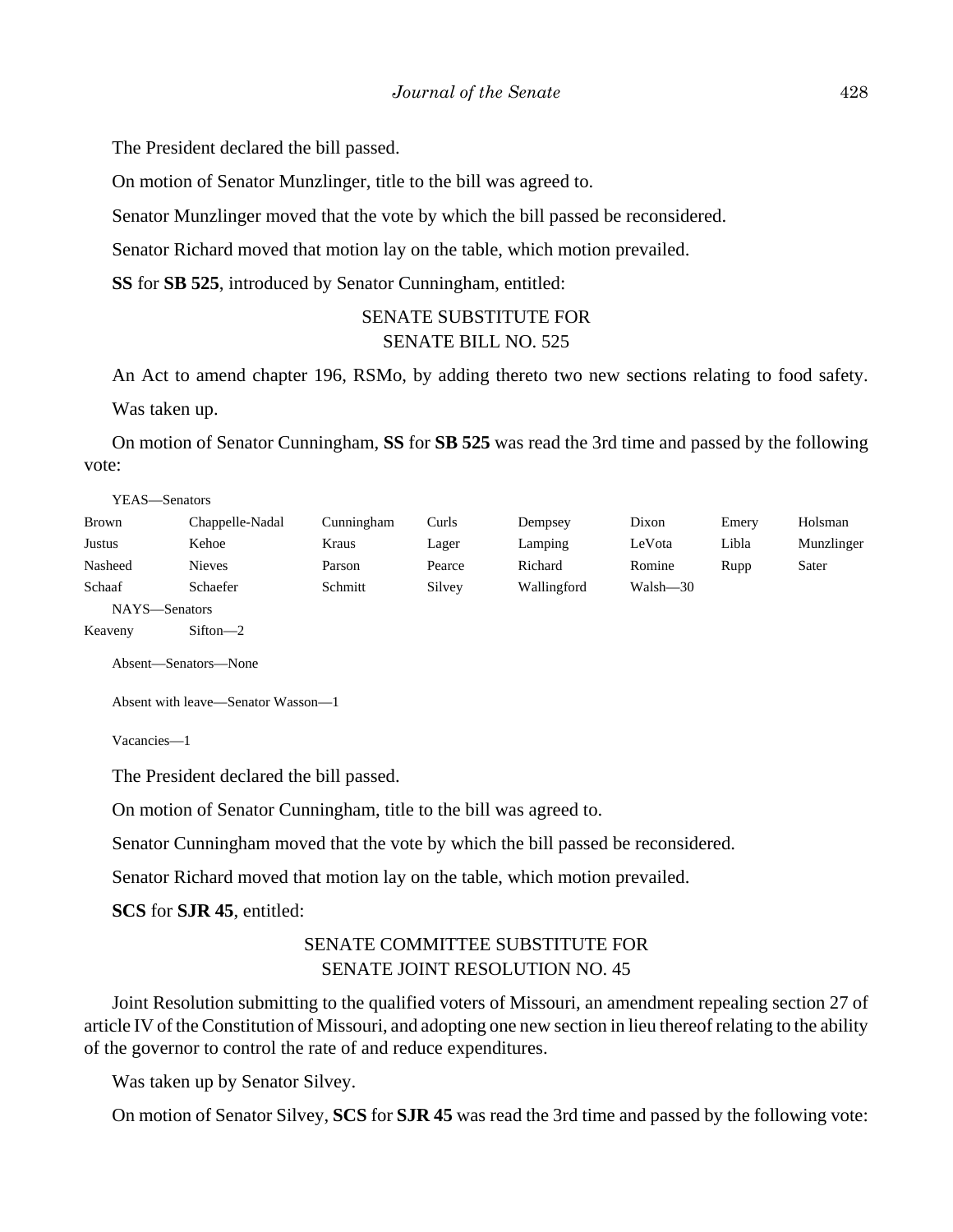YEAS—Senators Brown Chappelle-Nadal Cunningham Curls Dempsey Dixon Emery Holsman Kehoe Kraus Lager Lamping LeVota Libla Munzlinger Nasheed Nieves Parson Pearce Richard Romine Sater Schaefer Schmitt Sifton Silvey Wallingford Walsh—28 NAYS—Senators Keaveny Schaaf—2

```
Absent—Senators
Justus Rupp—2
```
Absent with leave—Senator Wasson—1

Vacancies—1

The President declared the joint resolution passed.

On motion of Senator Silvey, title to the joint resolution was agreed to.

Senator Silvey moved that the vote by which the joint resolution passed be reconsidered.

Senator Richard moved that motion lay on the table, which motion prevailed.

**SCS** for **SB 567**, entitled:

# SENATE COMMITTEE SUBSTITUTE FOR SENATE BILL NO. 567

An Act to repeal sections 660.400, 660.403, 660.405, 660.407, 660.409, 660.411, 660.414, 660.416, 660.418, and 660.420, RSMo, and to enact in lieu thereof sixteen new sections relating to adult day care, with penalty provisions.

Was taken up by Senator Chappelle-Nadal.

On motion of Senator Chappelle-Nadal, **SCS** for **SB 567** was read the 3rd time and passed by the following vote:

| YEAS—Senators   |                                    |            |             |          |       |            |          |
|-----------------|------------------------------------|------------|-------------|----------|-------|------------|----------|
| Brown           | Chappelle-Nadal                    | Cunningham | Curls       | Dempsey  | Dixon | Emery      | Holsman  |
| Keaveny         | Kehoe                              | Lager      | Lamping     | LeVota   | Libla | Munzlinger | Nasheed  |
| <b>Nieves</b>   | Parson                             | Pearce     | Richard     | Romine   | Sater | Schaaf     | Schaefer |
| Schmitt         | Sifton                             | Silvey     | Wallingford | Walsh-29 |       |            |          |
|                 | NAYS—Senator Kraus—1               |            |             |          |       |            |          |
| Absent—Senators |                                    |            |             |          |       |            |          |
| Justus          | $Rupp-2$                           |            |             |          |       |            |          |
|                 | Absent with leave—Senator Wasson—1 |            |             |          |       |            |          |

Vacancies—1

The President declared the bill passed.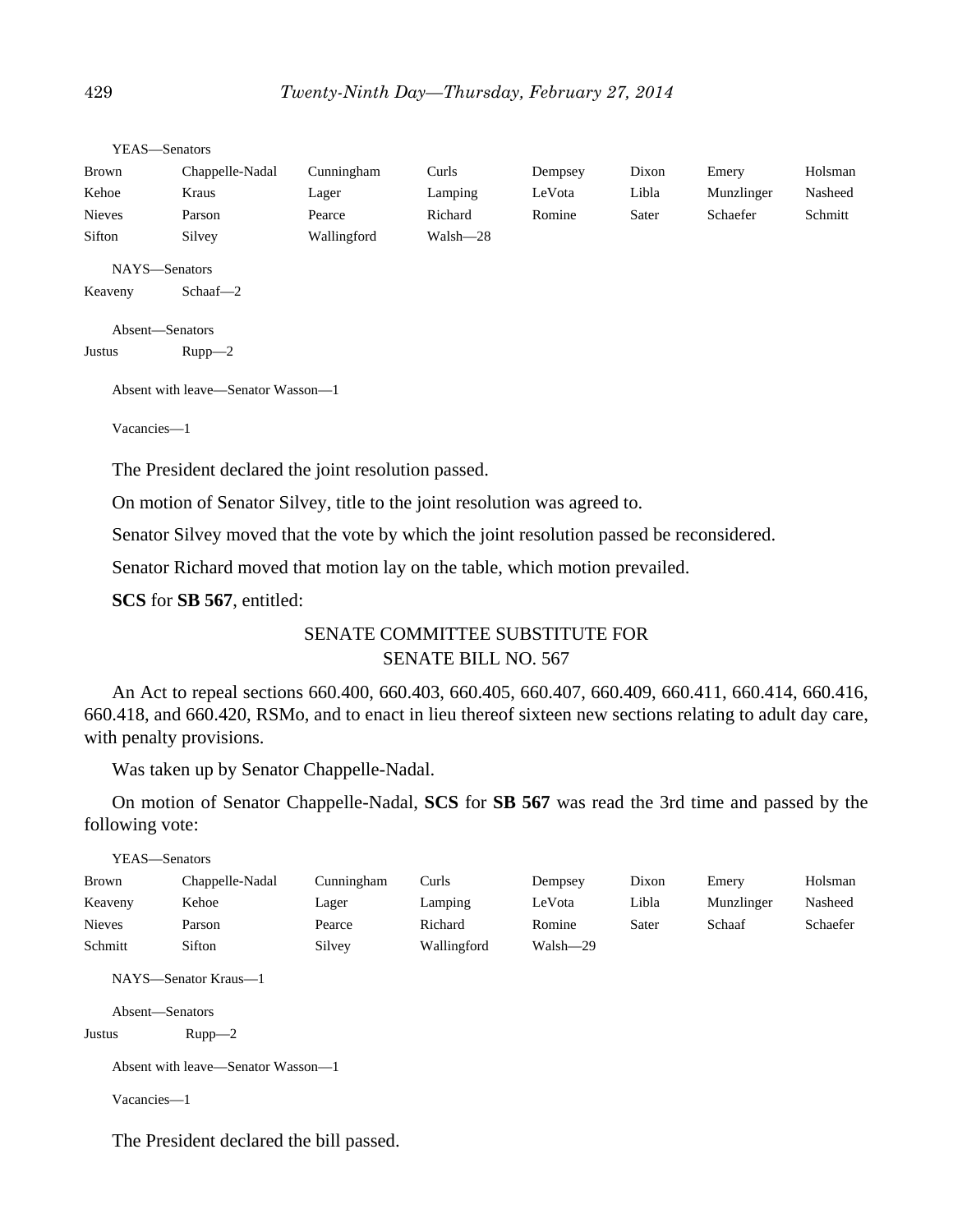On motion of Senator Chappelle-Nadal, title to the bill was agreed to.

Senator Chappelle-Nadal moved that the vote by which the bill passed be reconsidered.

Senator Richard moved that motion lay on the table, which motion prevailed.

At the request of Senator Schmitt, **SCS** for **SB 666** was placed on Informal Calendar.

**SCS** for **SBs 493**, **485**, **495**, **516**, **534**, **545**, **595**, **616** and **624**, entitled:

# SENATE COMMITTEE SUBSTITUTE FOR SENATE

BILLS NOS. 493, 485, 495, 516, 534,

## 545, 595, 616 and 624

An Act to repeal sections 160.400, 160.405, 162.081, 163.021, 163.036, 167.121, 167.131, and 171.031, RSMo, and to enact in lieu thereof thirty-one new sections relating to elementary and secondary education, with an emergency clause.

Was taken up by Senator Pearce.

On motion of Senator Pearce, **SCS** for **SBs 493**, **485**, **495**, **516**, **534**, **545**, **595**, **616** and **624** was read the 3rd time and passed by the following vote:

| YEAS—Senators |                                    |            |            |            |               |         |         |
|---------------|------------------------------------|------------|------------|------------|---------------|---------|---------|
| Brown         | Chappelle-Nadal                    | Cunningham | Curls      | Dempsey    | Dixon         | Emery   | Keaveny |
| Kehoe         | Lager                              | Lamping    | Munzlinger | Nasheed    | <b>Nieves</b> | Parson  | Pearce  |
| Richard       | Romine                             | Rupp       | Sater      | Schaaf     | Schaefer      | Schmitt | Sifton  |
| Silvey        | Wallingford                        | Walsh-27   |            |            |               |         |         |
| NAYS-Senators |                                    |            |            |            |               |         |         |
| Holsman       | Justus                             | Kraus      | LeVota     | $Libla$ -5 |               |         |         |
|               | Absent-Senators-None               |            |            |            |               |         |         |
|               | Absent with leave—Senator Wasson—1 |            |            |            |               |         |         |
| Vacancies-1   |                                    |            |            |            |               |         |         |
|               |                                    |            |            |            |               |         |         |

The President declared the bill passed.

The emergency clause was adopted by the following vote:

| YEAS- | —Senators |
|-------|-----------|
|-------|-----------|

| Brown         | Chappelle-Nadal                    | Cunningham  | Curls       | Dempsey    | Dixon   | Emery         | Justus  |
|---------------|------------------------------------|-------------|-------------|------------|---------|---------------|---------|
| Keaveny       | Kehoe                              | Lager       | Lamping     | Munzlinger | Nasheed | <b>Nieves</b> | Parson  |
| Pearce        | Richard                            | Romine      | Rupp        | Sater      | Schaaf  | Schaefer      | Schmitt |
| Sifton        | Silvey                             | Wallingford | Walsh-28    |            |         |               |         |
| NAYS-Senators |                                    |             |             |            |         |               |         |
| Holsman       | Kraus                              | LeVota      | $Libla - 4$ |            |         |               |         |
|               | Absent—Senators—None               |             |             |            |         |               |         |
|               | Absent with leave—Senator Wasson—1 |             |             |            |         |               |         |
| Vacancies-1   |                                    |             |             |            |         |               |         |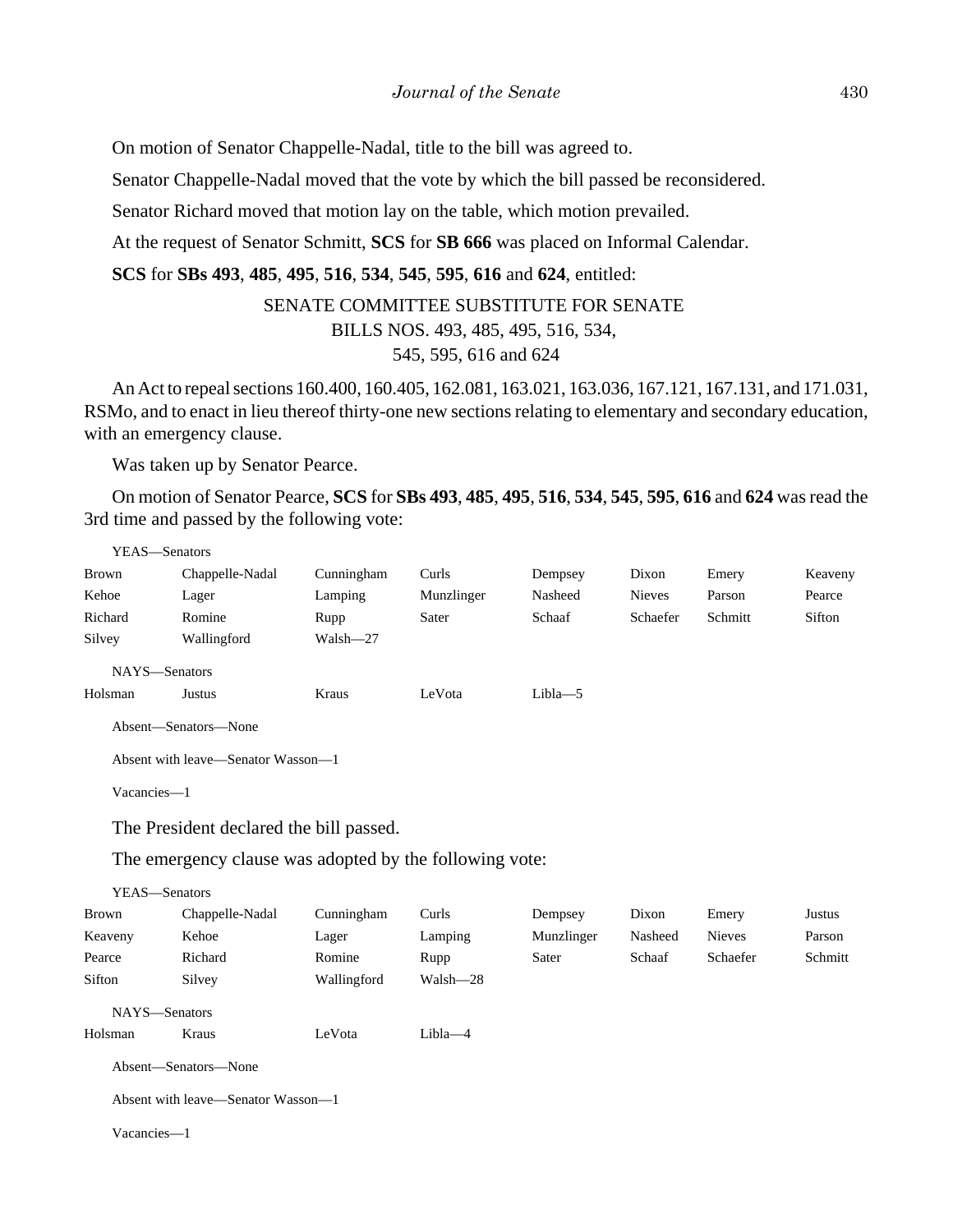On motion of Senator Pearce, title to the bill was agreed to. Senator Pearce moved that the vote by which the bill passed be reconsidered. Senator Richard moved that motion lay on the table, which motion prevailed. **SCS** for **SB 635**, entitled:

# SENATE COMMITTEE SUBSTITUTE FOR SENATE BILL NO. 635

An Act to amend chapter 135, RSMo, by adding thereto one new section relating to incentives for interstate business relocation.

Was taken up by Senator Silvey.

On motion of Senator Silvey, **SCS** for **SB 635** was read the 3rd time and passed by the following vote:

|               | YEAS—Senators   |            |         |             |          |            |         |  |  |
|---------------|-----------------|------------|---------|-------------|----------|------------|---------|--|--|
| Brown         | Chappelle-Nadal | Cunningham | Curls   | Dempsey     | Dixon    | Holsman    | Justus  |  |  |
| Keaveny       | Kehoe           | Kraus      | Lager   | Lamping     | LeVota   | Munzlinger | Nasheed |  |  |
| <b>Nieves</b> | Parson          | Pearce     | Richard | Romine      | Rupp     | Sater      | Schaaf  |  |  |
| Schaefer      | Schmitt         | Sifton     | Silvey  | Wallingford | Walsh—30 |            |         |  |  |

NAYS—Senators

Emery Libla—2

Absent—Senators—None

```
Absent with leave—Senator Wasson—1
```
Vacancies—1

The President declared the bill passed.

On motion of Senator Silvey, title to the bill was agreed to.

Senator Silvey moved that the vote by which the bill passed be reconsidered.

Senator Richard moved that motion lay on the table, which motion prevailed.

# **SECOND READING OF CONCURRENT RESOLUTIONS**

The following Concurrent Resolution was read the 2nd time and referred to the Committee indicated: **SCR 37**—Rules, Joint Rules, Resolutions and Ethics.

#### **REFERRALS**

President Pro Tem Dempsey referred **SCR 38** and **HCS** for **HCR 7**, to the Committee on Rules, Joint Rules, Resolutions and Ethics.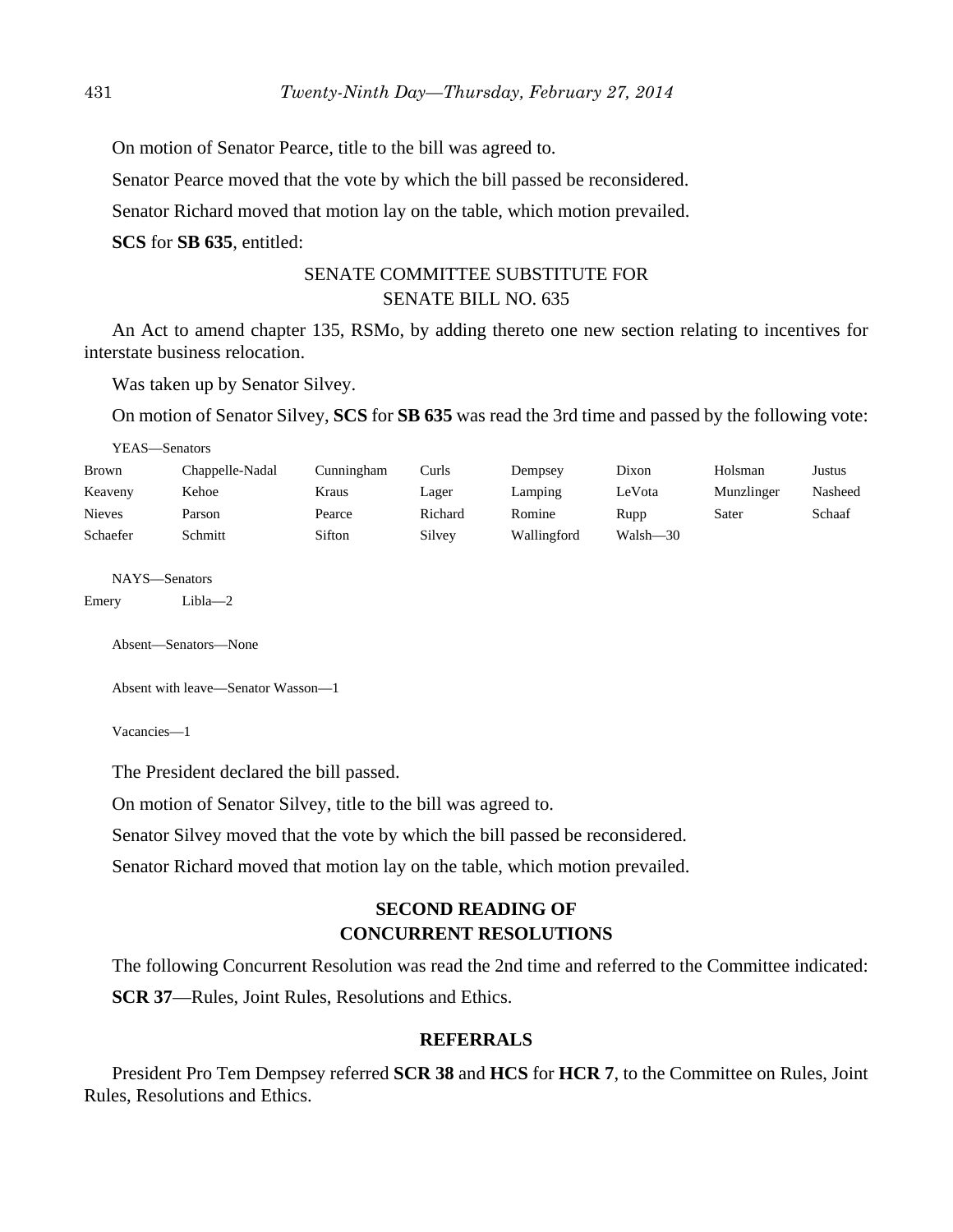#### **THIRD READING OF SENATE BILLS**

**SB 606**, introduced by Senator Dixon, entitled:

An Act to repeal section 379.901, RSMo, relating to prepaid legal service plans.

Was called from the Consent Calendar and taken up.

On motion of Senator Dixon, **SB 606** was read the 3rd time and passed by the following vote:

| YEAS—Senators |                 |            |             |          |            |         |          |
|---------------|-----------------|------------|-------------|----------|------------|---------|----------|
| <b>Brown</b>  | Chappelle-Nadal | Cunningham | Curls       | Dempsey  | Dixon      | Emery   | Holsman  |
| Keaveny       | Kehoe           | Kraus      | Lamping     | LeVota   | Munzlinger | Nasheed | Nieves   |
| Parson        | Pearce          | Richard    | Romine      | Rupp     | Sater      | Schaaf  | Schaefer |
| Schmitt       | Sifton          | Silvey     | Wallingford | Walsh-29 |            |         |          |
|               |                 |            |             |          |            |         |          |

NAYS—Senator Libla—1

Absent—Senators Justus Lager—2

Absent with leave—Senator Wasson—1

Vacancies—1

The President declared the bill passed.

On motion of Senator Dixon, title to the bill was agreed to.

Senator Dixon moved that the vote by which the bill passed be reconsidered.

Senator Richard moved that motion lay on the table, which motion prevailed.

**SB 600**, introduced by Senator Sater, entitled:

An Act to repeal section 301.3142, RSMo, and to enact in lieu thereof one new section relating to gold star license plates.

Was called from the Consent Calendar and taken up.

On motion of Senator Sater, **SB 600** was read the 3rd time and passed by the following vote:

| YEAS—Senators                              |                                    |               |         |         |         |             |              |
|--------------------------------------------|------------------------------------|---------------|---------|---------|---------|-------------|--------------|
| Brown                                      | Chappelle-Nadal                    | Cunningham    | Curls   | Dempsey | Dixon   | Emery       | Holsman      |
| Justus                                     | Keaveny                            | Kehoe         | Kraus   | Lager   | Lamping | LeVota      | Libla        |
| Munzlinger                                 | Nasheed                            | <b>Nieves</b> | Parson  | Pearce  | Richard | Romine      | Rupp         |
| Sater                                      | Schaaf                             | Schaefer      | Schmitt | Sifton  | Silvey  | Wallingford | $Walsh - 32$ |
| NAYS—Senators—None<br>Absent—Senators—None |                                    |               |         |         |         |             |              |
|                                            | Absent with leave—Senator Wasson—1 |               |         |         |         |             |              |

Vacancies—1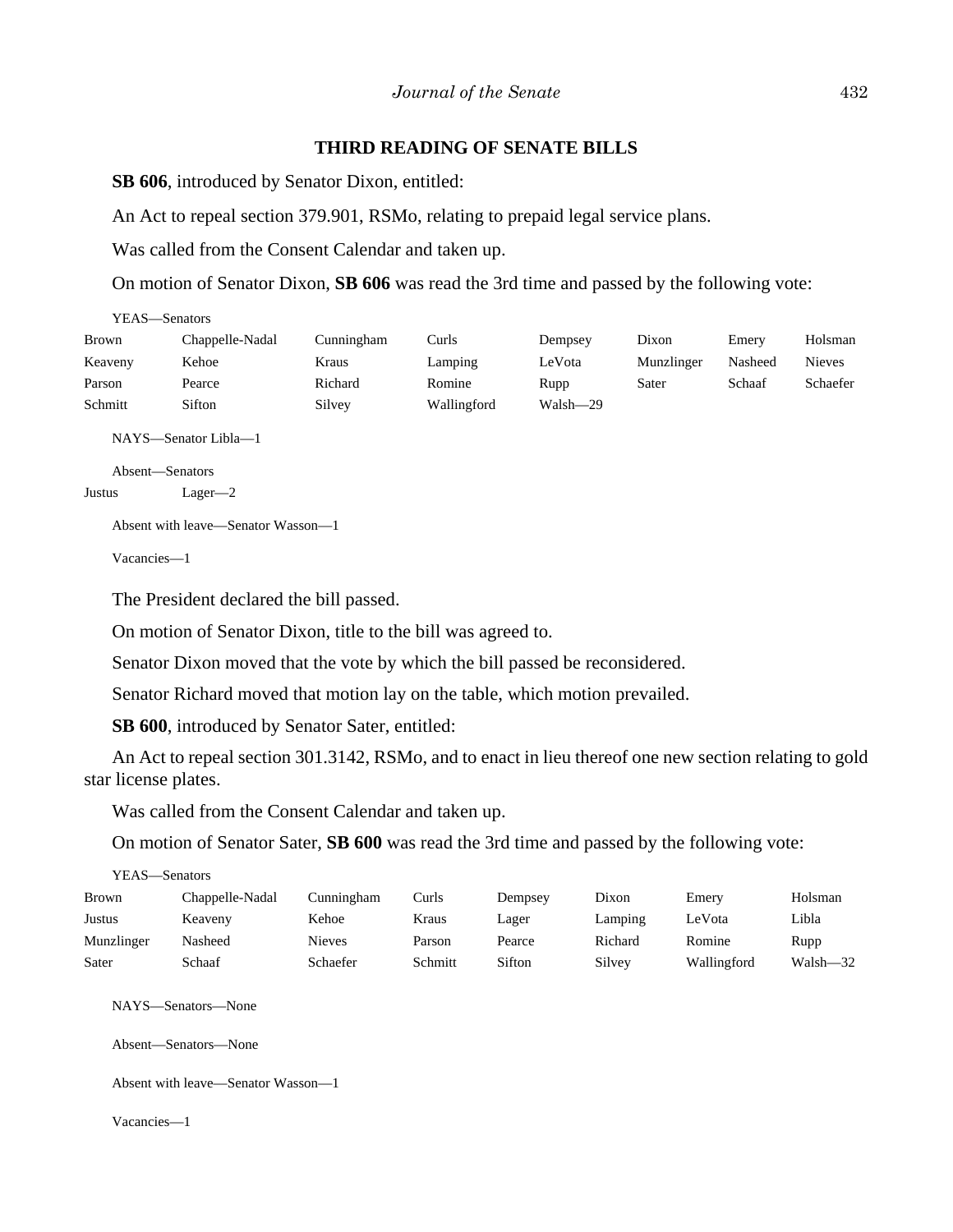The President declared the bill passed.

On motion of Senator Sater, title to the bill was agreed to.

Senator Sater moved that the vote by which the bill passed be reconsidered.

Senator Richard moved that motion lay on the table, which motion prevailed.

# **INTRODUCTION OF BILLS**

The following Bill was read the 1st time and ordered printed:

**SB 994**–By Dixon.

An Act to amend chapter 620, RSMo, by adding thereto one new section relating to early stage business development corporations.

#### **MESSAGES FROM THE HOUSE**

The following messages were received from the House of Representatives through its Chief Clerk:

Mr. President: I am instructed by the House of Representatives to inform the Senate that the House has taken up and passed **HB 1268**, entitled:

An Act to repeal section 143.011, RSMo, and to enact in lieu thereof one new section relating to income tax.

In which the concurrence of the Senate is respectfully requested.

Read 1st time.

Also,

Mr. President: I am instructed by the House of Representatives to inform the Senate that the House has taken up and passed **HB 1092**, entitled:

An Act to repeal section 210.145, RSMo, and to enact in lieu thereof one new section relating to child abuse investigations.

In which the concurrence of the Senate is respectfully requested.

Read 1st time.

Also,

Mr. President: I am instructed by the House of Representatives to inform the Senate that the House has taken up and passed **HCS** for **HJR 47**, entitled:

Joint Resolution submitting to the qualified voters of Missouri an amendment to article VIII of the Constitution of Missouri, and adopting one new section relating to elections.

In which the concurrence of the Senate is respectfully requested.

Read 1st time.

Also,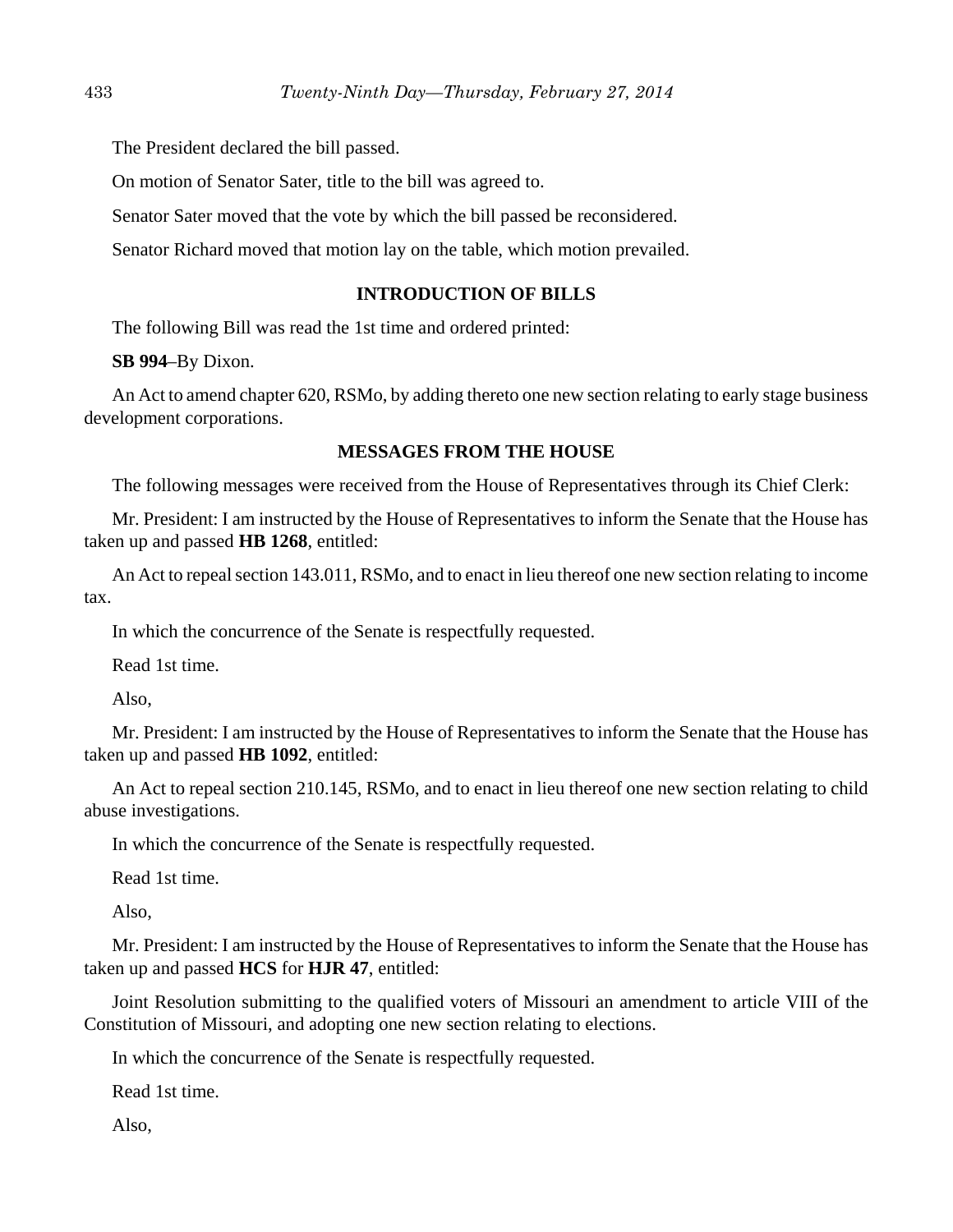Mr. President: I am instructed by the House of Representatives to inform the Senate that the House has taken up and passed **HB 1073**, entitled:

An Act to repeal sections 115.427 and 115.430, RSMo, and to enact in lieu thereof two new sections relating to elections, with a contingent effective date.

In which the concurrence of the Senate is respectfully requested.

Read 1st time.

President Pro Tem Dempsey assumed the Chair.

## **REPORTS OF STANDING COMMITTEES**

Senator Rupp, Chairman of the Committee on Small Business, Insurance and Industry, submitted the following reports:

Mr. President: Your Committee on Small Business, Insurance and Industry, to which was referred **SB 589**, begs leave to report that it has considered the same and recommends that the Senate Committee Substitute, hereto attached, do pass.

Also,

Mr. President: Your Committee on Small Business, Insurance and Industry, to which was referred **SB 510**, begs leave to report that it has considered the same and recommends that the Senate Committee Substitute, hereto attached, do pass.

Also,

Mr. President: Your Committee on Small Business, Insurance and Industry, to which was referred **SJR 25**, begs leave to report that it has considered the same and recommends that the joint resolution do pass.

Senator Pearce, Chairman of the Committee on Education, submitted the following report:

Mr. President: Your Committee on Education, to which was referred **SB 719**, begs leave to report that it has considered the same and recommends that the bill do pass and be placed on the Consent Calendar.

Senator Schmitt, Chairman of the Committee on Jobs, Economic Development and Local Government, submitted the following report:

Mr. President: Your Committee on Jobs, Economic Development and Local Government, to which was referred **SB 573**, begs leave to report that it has considered the same and recommends that the Senate Committee Substitute, hereto attached, do pass.

Senator Nieves, Chairman of the Committee on General Laws, submitted the following report:

Mr. President: Your Committee on General Laws, to which was referred **SB 523**, begs leave to report that it has considered the same and recommends that the bill do pass.

Senator Dixon, Chairman of the Committee on the Judiciary and Civil and Criminal Jurisprudence, submitted the following reports:

Mr. President: Your Committee on the Judiciary and Civil and Criminal Jurisprudence, to which was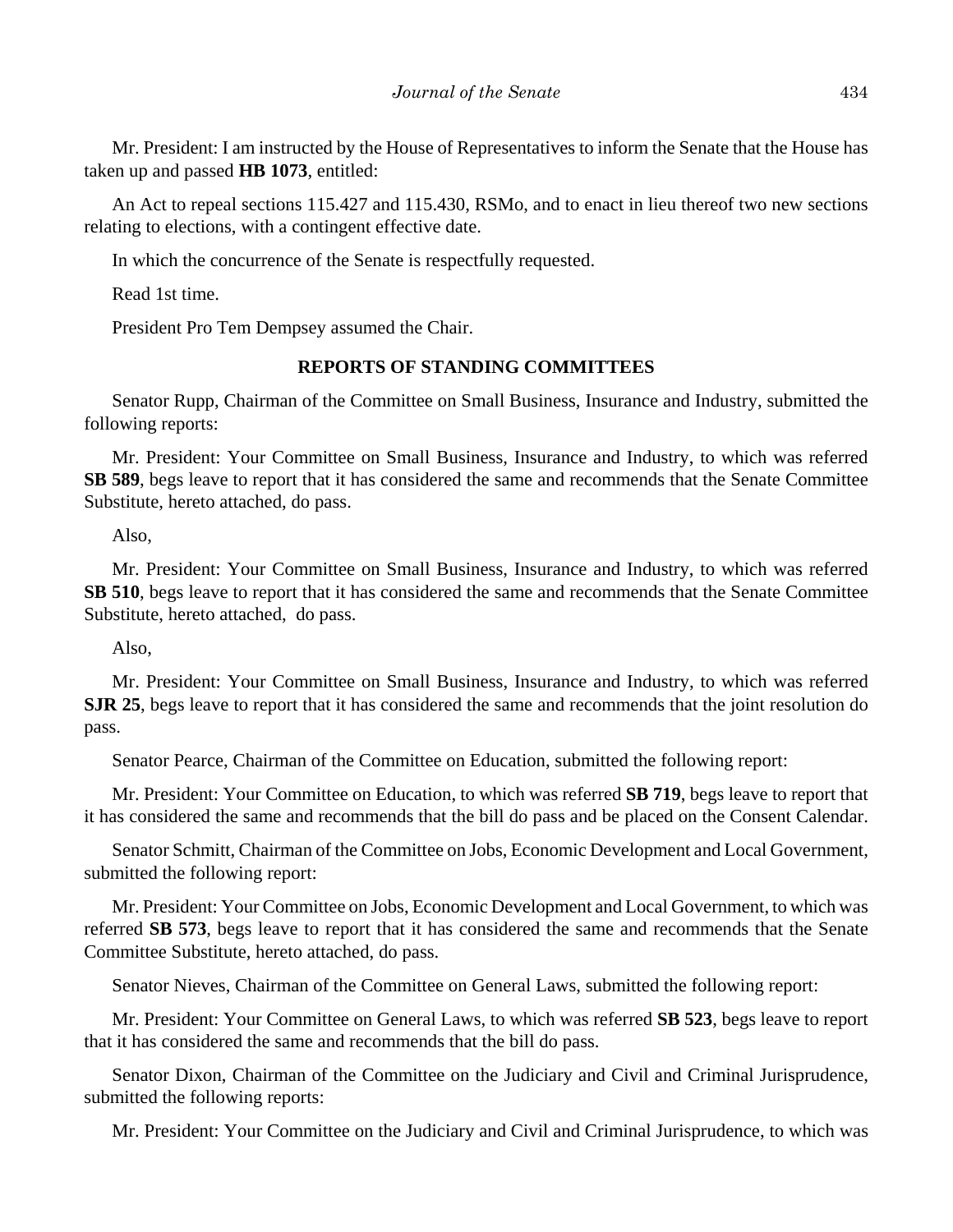referred **SB 615**, begs leave to report that it has considered the same and recommends that the bill do pass.

Also,

Mr. President: Your Committee on the Judiciary and Civil and Criminal Jurisprudence, to which was referred **SB 499**, begs leave to report that it has considered the same and recommends that the bill do pass and be placed on the Consent Calendar.

Senator Brown, Chairman of the Committee on Veterans' Affairs and Health, submitted the following report:

Mr. President: Your Committee on Veterans' Affairs and Health, to which was referred **SB 669**, begs leave to report that it has considered the same and recommends that the bill do pass and be placed on the Consent Calendar.

Senator Richard, Chairman of the Committee on Rules, Joint Rules, Resolutions and Ethics, submitted the following reports:

Mr. President: Your Committee on Rules, Joint Rules, Resolutions and Ethics, to which were referred **SB 504** and **SCS** for **SB 735**, begs leave to report that it has examined the same and finds that the bills have been truly perfected and that the printed copies furnished the Senators are correct.

# **INTRODUCTION OF BILLS**

The following Bill was read the 1st time and ordered printed:

**SB 995**–By Sifton.

An Act to repeal sections 447.503, 447.535, 447.536, and 447.547, RSMo, and to enact in lieu thereof five new sections relating to unclaimed property.

# **SECOND READING OF SENATE BILLS**

The following Bills were read the 2nd time and referred to the Committees indicated:

- **SB 831**––Judiciary and Civil and Criminal Jurisprudence.
- **SB 832**––Veterans' Affairs and Health.
- **SB 833**––Small Business, Insurance and Industry.
- **SB 834—Commerce, Consumer Protection, Energy and the Environment.**
- **SB 835**––Jobs, Economic Development and Local Government.
- **SB 836**—Governmental Accountability and Fiscal Oversight.
- **SB 837**––Commerce, Consumer Protection, Energy and the Environment.
- **SB 838**––Education.
- **SB 839**––Commerce, Consumer Protection, Energy and the Environment.
- **SB 840**––Transportation and Infrastructure.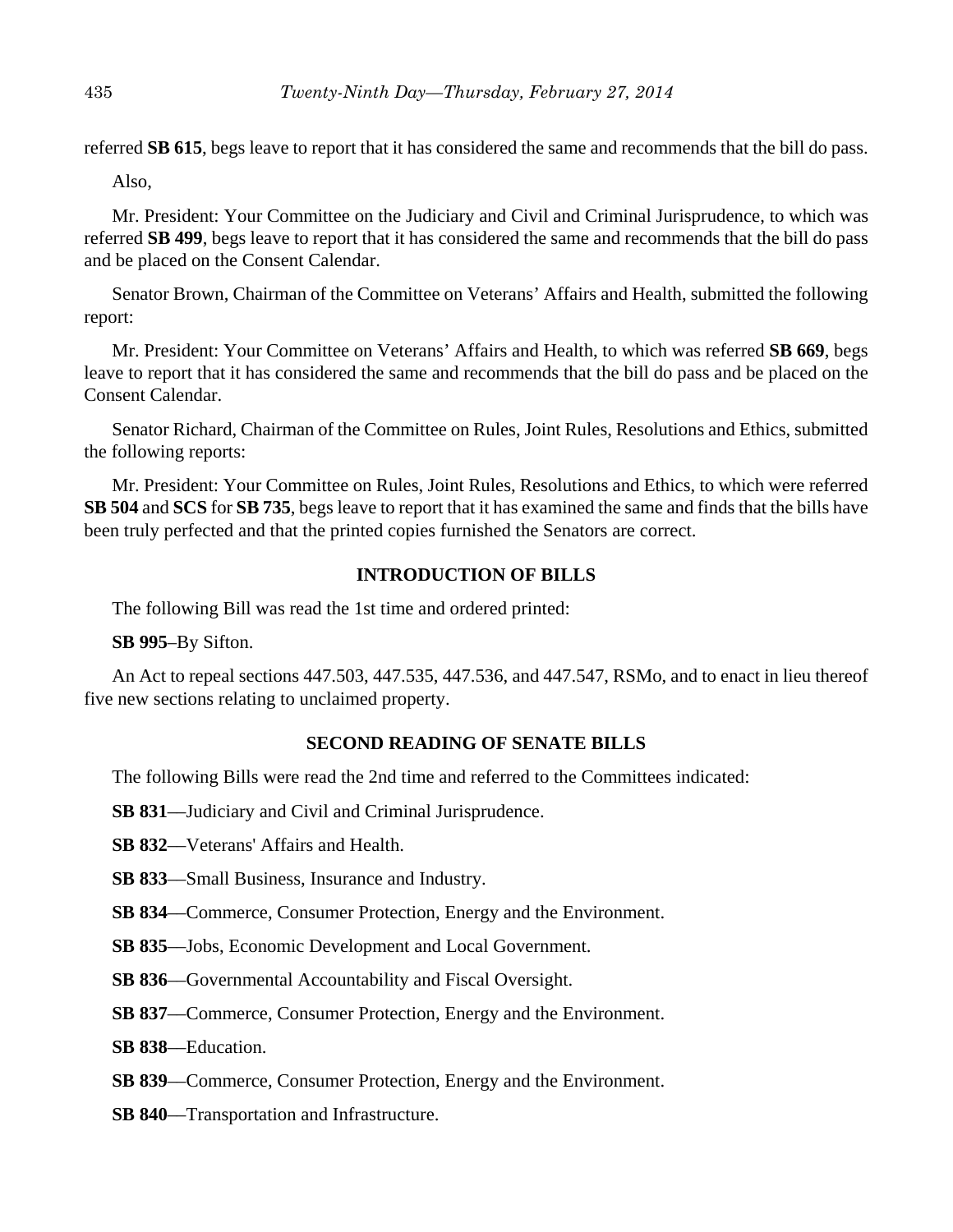- **SB 841—Commerce, Consumer Protection, Energy and the Environment.**
- **SB 842—Governmental Accountability and Fiscal Oversight.**
- **SB 843**––Judiciary and Civil and Criminal Jurisprudence.
- **SB 844**––Seniors, Families and Pensions.
- **SB 845**––Transportation and Infrastructure.
- **SB 846**––Small Business, Insurance and Industry.
- **SB 847**––Veterans' Affairs and Health.
- **SB 848**––Education.
- **SB 849**––Transportation and Infrastructure.
- **SB 850**—Agriculture, Food Production and Outdoor Resources.
- **SB 852**––Financial and Governmental Organizations and Elections.
- **SB 853**––Financial and Governmental Organizations and Elections.
- **SB 854**––Jobs, Economic Development and Local Government.
- **SB 855**––Jobs, Economic Development and Local Government.
- **SB 856**––Education.
- **SB 857**––Commerce, Consumer Protection, Energy and the Environment.
- **SB 858**––Ways and Means.
- **SB 859**––Agriculture, Food Production and Outdoor Resources.
- **SB 860**––Ways and Means.
- **SB 861—Commerce, Consumer Protection, Energy and the Environment.**
- **SB 862**––Commerce, Consumer Protection, Energy and the Environment.
- **SB 863**––Judiciary and Civil and Criminal Jurisprudence.
- **SB 864**––Veterans' Affairs and Health.
- **SB 865**––General Laws.
- **SB 866**––Financial and Governmental Organizations and Elections.
- **SB 867**––Transportation and Infrastructure.
- **SB 868**––Veterans' Affairs and Health.
- **SB 869**––Seniors, Families and Pensions.
- **SB 870**––Ways and Means.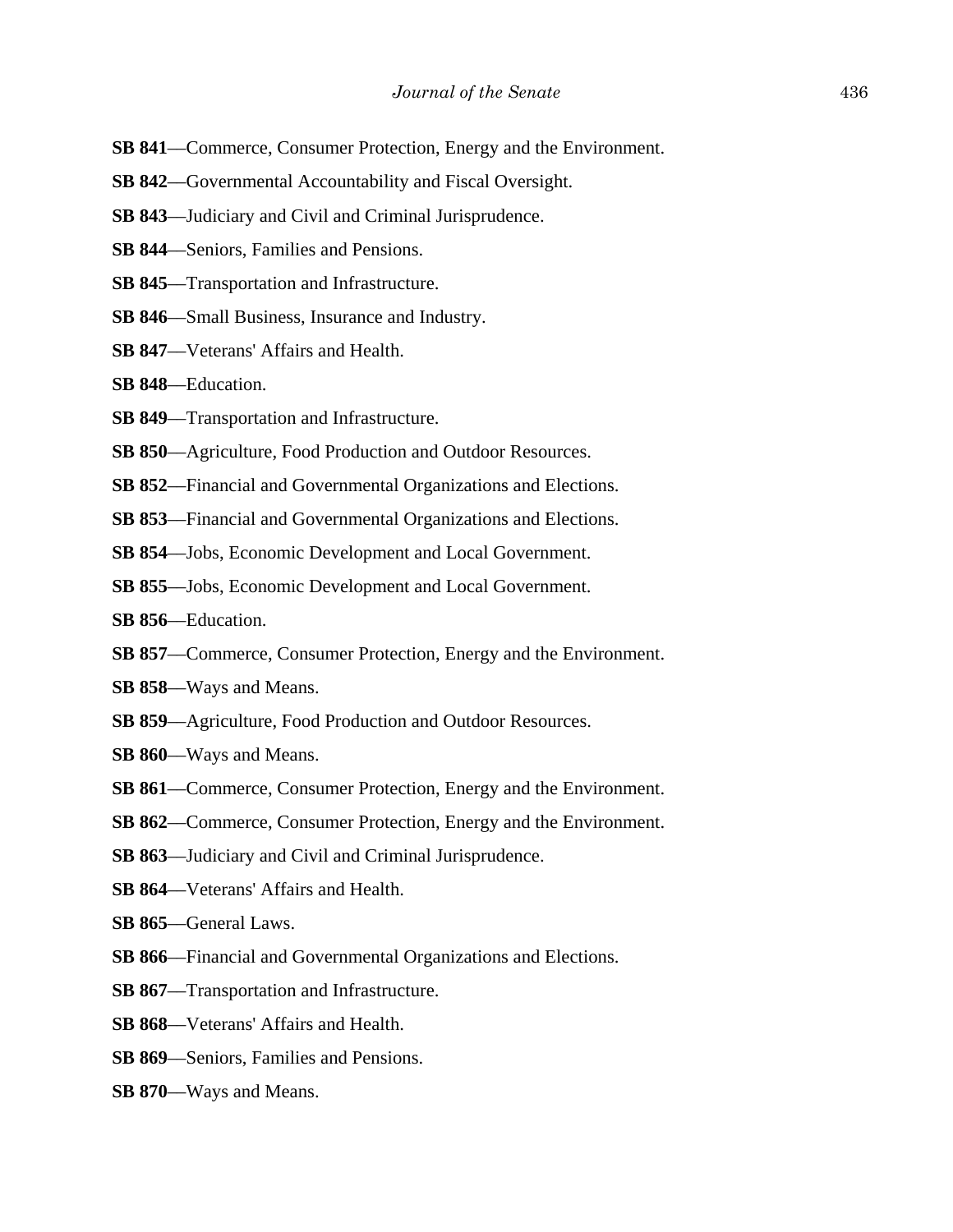## **INTRODUCTIONS OF GUESTS**

Senator Richard introduced to the Senate, Roy Wakefield, Robert Miller and Steve Page, Joplin.

Senator Holsman introduced to the Senate, the Physician of the Day, Suzanne M. Rowden, M.D., her husband, Todd, and children, Ivory and Paris, Kansas City; and Ivory and Paris were made honorary pages.

Senator Lamping introduced to the Senate, Jim Kaiser and Sam Shaue, St. Louis.

Senator Kehoe introduced to the Senate, Superintendent Jerry Hobbs, teachers Cindy Wieberg and Rachel Ratcliff, and fourth grade students from Russellville.

Senator Dempsey introduced to the Senate, Kathy Green, Farmington.

Senator Kehoe introduced to the Senate, teachers Yolanda Miller and Brandy Prenger, parents and fourth grade students from St. Joseph Cathedral School, Jefferson City.

Senator Wallingford introduced to the Senate, Virginia Sanders, Denise Brinkmeyer, Robert Michael and eighth grade students from St. Vincent DePaul, Cape Girardeau.

On behalf of Senator Wasson and himself, Senator Sifton introduced to the Senate, Dr. Kecia Leary, Nixa.

Senator Justus introduced to the Senate, students from New Bloomfield and South Callaway Schools.

Senator Pearce introduced to the Senate, Glenda Bertz and Georgia Gutherie, Lafayette County; students Abby Bertz, Alli Bertz, Caitlin Wisdom and Alex Higginbothan, Odessa High School; and Kailey Bales, Concordia High School.

Senator Holsman introduced to the Senate, students from Grandview High School.

Senator Chappelle-Nadal introduced to the Senate, former State Representative, City Assessor Jake Zimmerman, St. Louis.

On motion of Senator Kehoe, the Senate adjourned until 4:00 p.m., Monday, March 3, 2014.

# SENATE CALENDAR  $\overline{\phantom{a}}$

# THIRTIETH DAY–MONDAY, MARCH 3, 2014  $\overline{\phantom{a}}$

# FORMAL CALENDAR

## SECOND READING OF SENATE BILLS

SB 871-Holsman SB 872-Wallingford and Justus SB 873-Brown SB 874-Wasson

SB 875-Sater SB 876-LeVota SB 877-Kraus SB 878-Lamping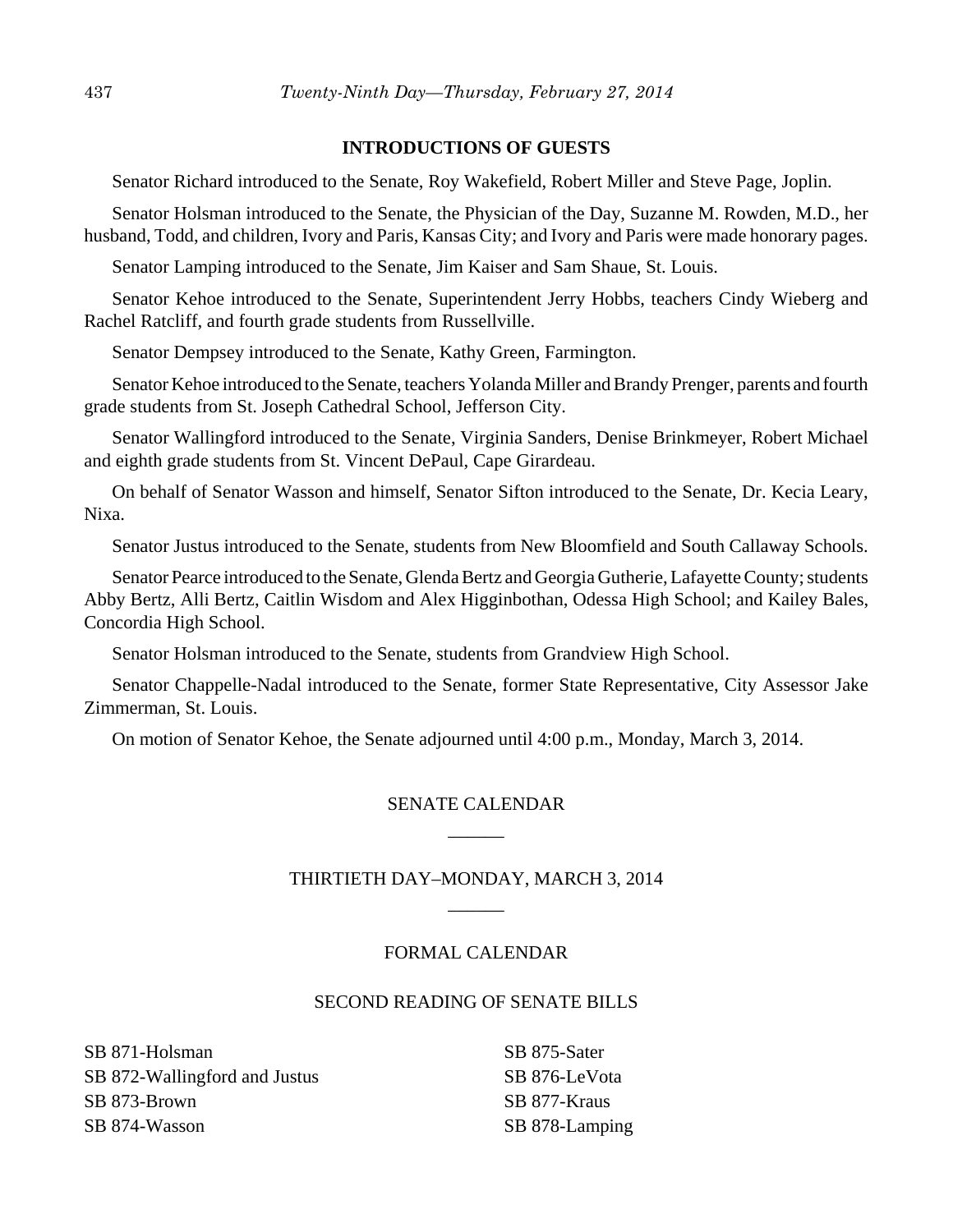SB 879-Sifton SB 880-Sifton SB 881-Sifton SB 882-Brown SB 883-Wasson SB 884-Wallingford and Sater SB 885-Pearce SB 886-Schaefer SB 887-Schaefer SB 888-Parson SB 889-Parson SB 890-Kehoe SB 891-Kehoe SB 892-Kraus SB 893-Kraus SB 894-Munzlinger SB 895-Sater SB 896-Wallingford SB 897-Wallingford SB 898-Schaefer SB 899-Justus and Schaaf SB 900-Lamping SB 901-Holsman SB 902-Munzlinger SB 903-Silvey SB 904-Sifton SB 905-Sater SB 906-Holsman SB 907-Richard SB 908-Schaefer SB 909-Parson and Kehoe SB 910-Schaaf SB 911-Libla SB 912-Wasson SB 913-Wasson and Cunningham SB 914-Munzlinger SB 915-Dixon SB 916-Wallingford SB 917-Richard SB 918-Holsman

SB 919-Justus SB 920-Munzlinger SB 921-Schaaf SB 922-Schaaf SB 923-Emery SB 924-Emery SB 925-Emery SB 926-Sater SB 927-Lamping SB 928-Lamping SB 929-Lamping SB 930-Lamping SB 931-Nieves SB 932-Nieves SB 933-Nieves SB 934-Schaaf SB 935-Holsman SB 936-Schaefer SB 937-Schaefer SB 938-Pearce SB 939-Curls SB 940-Curls SB 941-Curls, et al SB 942-Sater SB 943-Justus SB 944-Brown, et al SB 945-Brown, et al SB 946-Dixon SB 947-Dixon SB 948-Wallingford SB 949-Munzlinger SB 950-Holsman SB 951-Holsman SB 952-Dixon SB 953-Nasheed SB 954-Cunningham SB 955-Cunningham SB 956-Schaaf SB 957-Holsman

SB 958-Nieves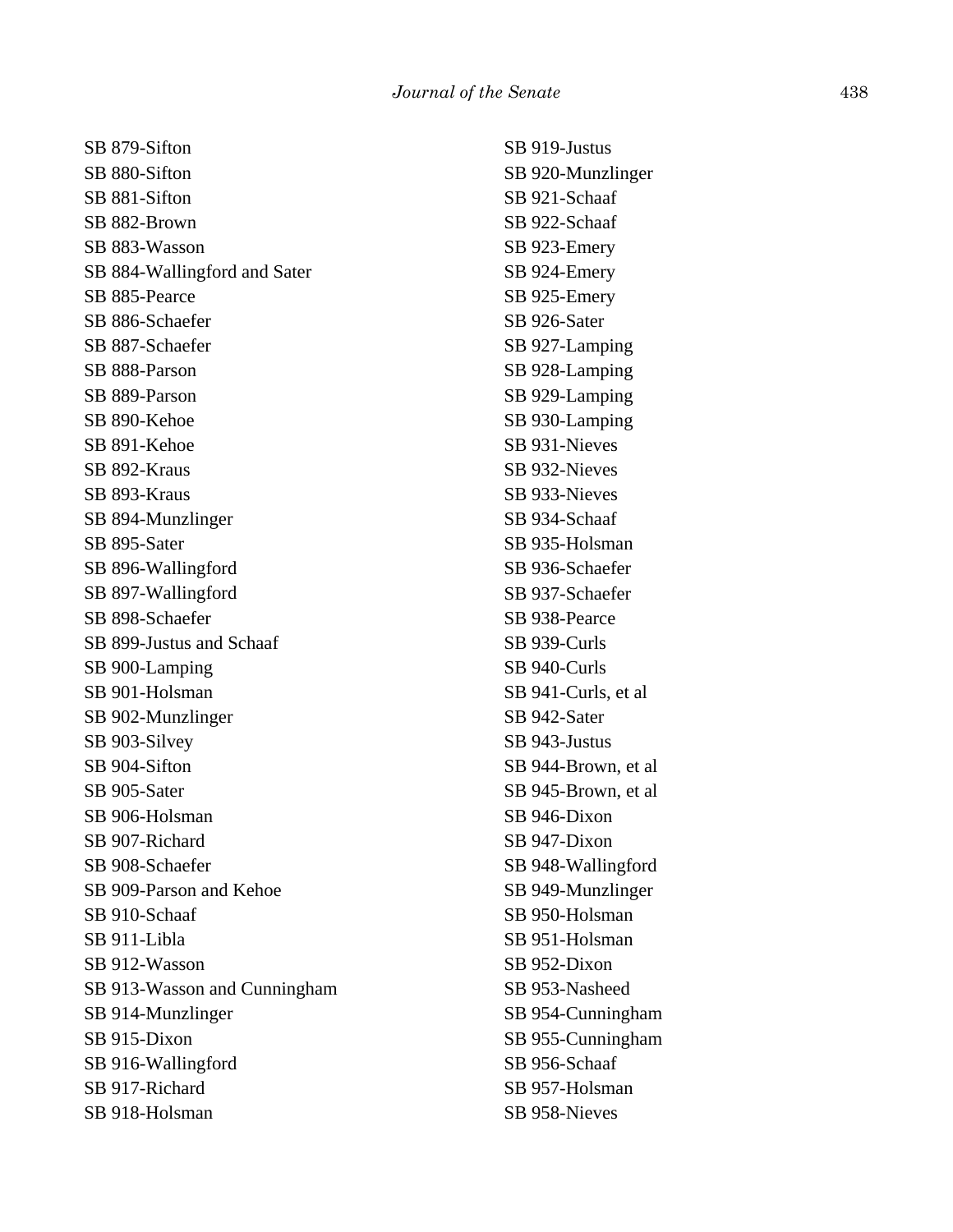| SB 959-Curls      | SB 982-Schaefer   |
|-------------------|-------------------|
| SB 960-Munzlinger | SB 983-Pearce     |
| SB 961-Nasheed    | SB 984-Sifton     |
| SB 962-Justus     | SB 985-Sifton     |
| SB 963-Justus     | SB 986-Sifton     |
| SB 964-Lager      | SB 987-Lamping    |
| SB 965-Lager      | SB 988-Lamping    |
| SB 966-Lager      | SB 989-Lamping    |
| SB 967-Lager      | SB 990-Lamping    |
| SB 968-Lager      | SB 991-Kraus      |
| SB 969-Kehoe      | SB 992-Dempsey    |
| SB 970-Kehoe      | SB 993-Dempsey    |
| SB 971-Kehoe      | SB 994-Dixon      |
| SB 972-Kehoe      | SB 995-Sifton     |
| SB 973-Brown      | SJR 49-Cunningham |
| SB 974-Rupp       | SJR 50-Lamping    |
| SB 975-Emery      | SJR 51-Lamping    |
| SB 976-Emery      | SJR 52-Lamping    |
| SB 977-Schmitt    | SJR 53-Lamping    |
| SB 978-Schmitt    | SJR 54-Lamping    |
| SB 979-Schaefer   | SJR 55-Nieves     |
| SB 980-Schaefer   | SJR 56-Dixon      |
| SB 981-Schaefer   | SJR 57-Lager      |

## HOUSE BILLS ON SECOND READING

HB 1430-Jones (110), et al HCS for HB 1058 HB 1133-Engler, et al HCS for HB 1051 HJR 48-Solon, et al HJR 72-Richardson, et al HCS for HB 1412 HCS for HBs 1253 & 1297 HCS for HB 1295 HCS for HB 1510 HCS for HB 1044 HB 1081-McCaherty, et al HCS for HB 1085 HB 1126-Dugger and Entlicher HB 1197-Elmer HB 1206-Wilson HCS for HB 1217 HB 1270-Lant, et al HB 1301-Neth HB 1468-Dorhman, et al HB 1616-Muntzel, et al HCS for HB 1079 HB 1087-Crawford and Franklin HB 1141-Love, et al HCS for HB 1201 HB 1222-Dugger HB 1238-Hinson HB 1361-Gosen and Wieland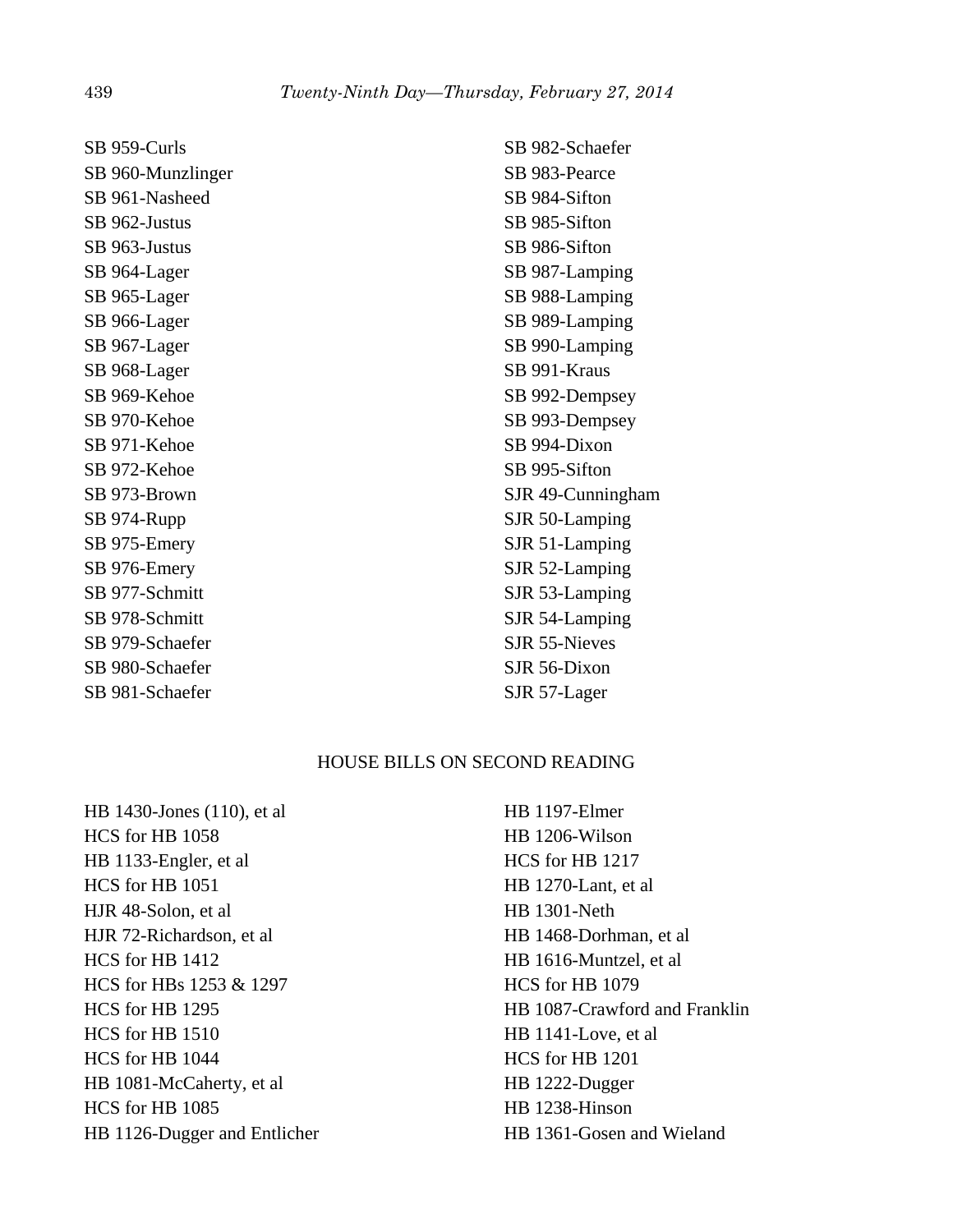HCS for HB 1376 HCS for HB 1523 HB 1268-Curtman, et al HB 1092-Lant, et al HCS for HJR 47 HB 1073-Dugger, et al

# THIRD READING OF SENATE BILLS

SB 504-Munzlinger SCS for SB 735-Brown

# SENATE BILLS FOR PERFECTION

SB 723-Parson, with SCS SB 589-Brown, with SCS SB 510-Kraus, with SCS SJR 25-Lager

SB 573-Munzlinger, with SCS SB 523-Emery SB 615-Dixon

# INFORMAL CALENDAR

## THIRD READING OF SENATE BILLS

SCS for SB 666-Schmitt

#### SENATE BILLS FOR PERFECTION

SB 491-Justus and Dixon, with SCS SBs 509 & 496-Kraus, with SCS & SA 1 (pending) SB 518-Sater, with SCS, SA 2 & SA 1 to SA 2 (pending) SB 519-Sater, with SS & SA 1 (pending)

SB 530-Libla, with SCS (pending) SS for SB 543-Munzlinger SB 575-Dixon SB 612-Schaaf, with SCS SB 663-Munzlinger, with SCS SJR 42-Schmitt

#### CONSENT CALENDAR

## Senate Bills

#### Reported 2/27

SB 719-Kehoe SB 499-Keaveny SB 669-Schaaf